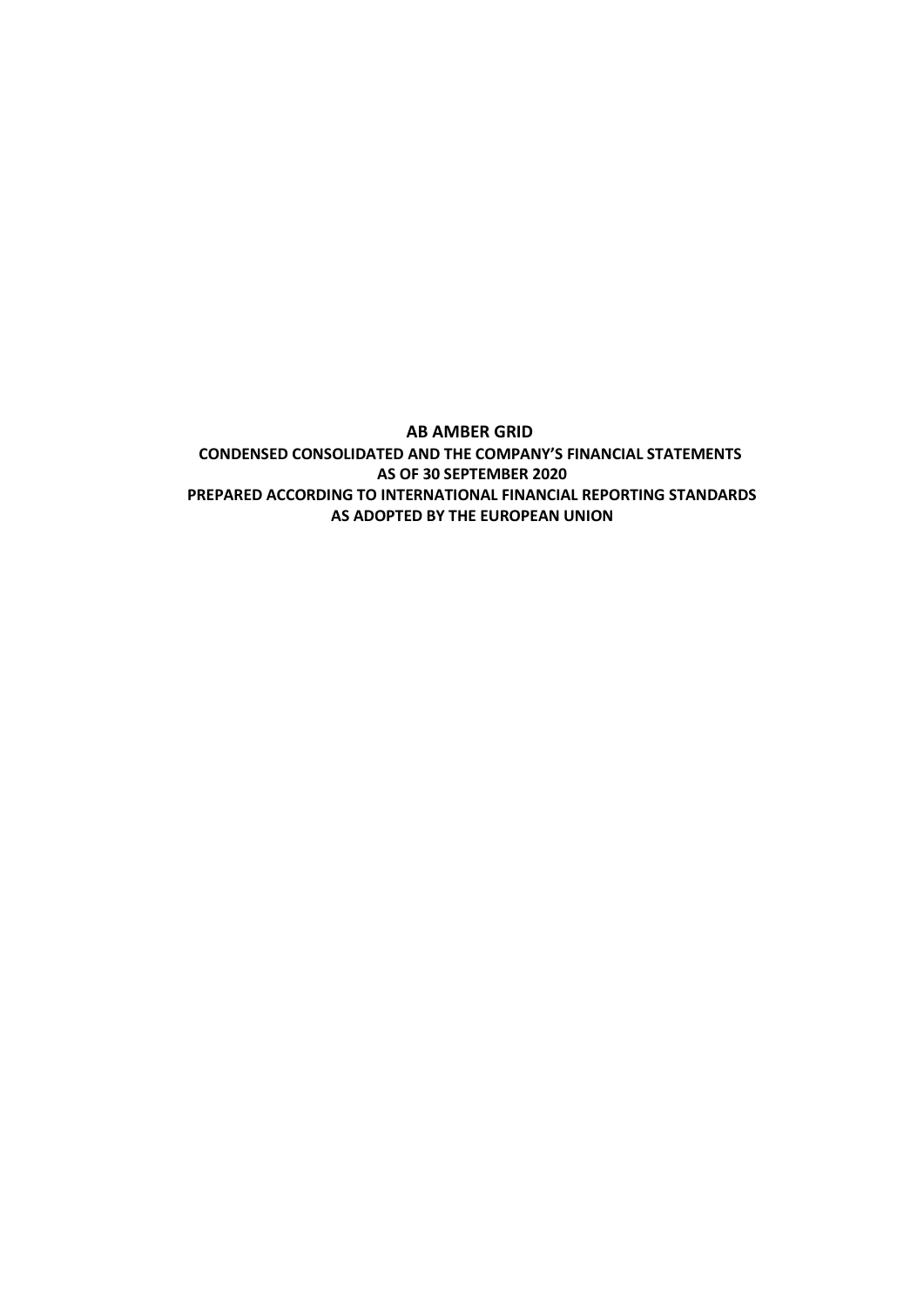**AB AMBER GRID, company code 303090867, Savanorių pr. 28, Vilnius, Lithuania**

**CONDENSED CONSOLIDATED AND THE COMPANY'S FINANCIAL STATEMENTS**

**AS OF 30 SEPTEMBER 2020**

(all amounts are in euro thousand unless stated otherwise)

## **Consolidated and Company's Statement of financial position**

|              |                                |                | Group                         |                              | Company                       |                              |  |
|--------------|--------------------------------|----------------|-------------------------------|------------------------------|-------------------------------|------------------------------|--|
|              |                                | Notes          | As of 30<br>September<br>2020 | As of 31<br>December<br>2019 | As of 30<br>September<br>2020 | As of 31<br>December<br>2019 |  |
|              | <b>ASSETS</b>                  |                |                               |                              |                               |                              |  |
| А.           | <b>Non-current assets</b>      |                | 244,233                       | 209,346                      | 244,164                       | 209,215                      |  |
| Τ.           | Intangible assets              | 4              | 2,483                         | 2,910                        | 1,884                         | 2,262                        |  |
| ΙΙ.          | Property, plant and equipment  | 4              | 233,209                       | 201,362                      | 233,205                       | 201,359                      |  |
| II.1.        | Land                           |                | 125                           | 125                          | 125                           | 125                          |  |
| II.2.        | <b>Buildings</b>               |                | 5,538                         | 5,183                        | 5,538                         | 5,183                        |  |
| II.3.        | Plant and equipment            |                | 145,112                       | 147,770                      | 145,112                       | 147,770                      |  |
| II.4.        | Machinery and equipment        |                | 35,228                        | 37,714                       | 35,228                        | 37,714                       |  |
| II.5.        | Motor vehicles                 |                | 590                           | 773                          | 590                           | 773                          |  |
| II.6.        | Other                          |                | 2,113                         | 2,637                        | 2,109                         | 2,634                        |  |
| II.7.        | Construction in progress       |                | 44,503                        | 7,160                        | 44,503                        | 7,160                        |  |
| Ш.           | The right-of-use assets        | 6              | 2,789                         | 2,001                        | 2,652                         | 1,850                        |  |
| IV.          | Non-current financial assets   |                | 4                             | 4                            | 675                           | 675                          |  |
| IV.1         | Investment in the subsidiary   |                |                               |                              | 675                           | 675                          |  |
| IV.2.        | Non-current trade receivables  | 7              |                               |                              |                               |                              |  |
|              | Other non-current financial    |                |                               |                              |                               |                              |  |
| IV.3         | assets                         |                | 4                             | 4                            |                               |                              |  |
| V.           | A deferred tax asset           |                | 5,748                         | 3,069                        | 5,748                         | 3,069                        |  |
| <b>B.</b>    | <b>Current assets</b>          |                | 41,375                        | 46,783                       | 37,104                        | 28,094                       |  |
| $\mathsf{L}$ | Inventories and prepayments    |                | 1,513                         | 2,651                        | 1,496                         | 2,640                        |  |
| 1.1.         | Raw materials, spare parts and |                |                               |                              |                               |                              |  |
|              | other inventories              |                | 1,198                         | 2,119                        | 1,198                         | 2,119                        |  |
| 1.2.         | Prepayments                    |                | 315                           | 532                          | 298                           | 521                          |  |
| ΙΙ.          | Accounts receivable            |                | 35,660                        | 25,251                       | 34,887                        | 25,253                       |  |
| II.1.        | Trade receivables              | $\overline{7}$ | 5,371                         | 5,860                        | 4,694                         | 5,865                        |  |
| II.2.        | Other receivables              | 7              | 30,289                        | 19,391                       | 30,193                        | 19,388                       |  |
| Ш.           | Corporate income tax paid in   |                | 700                           |                              | 700                           |                              |  |
|              | advance                        |                |                               |                              |                               |                              |  |
| IV.          | Other financial assets         | 9              | 3,143                         | 18,648                       |                               | $\overline{4}$               |  |
| V.           | Cash and cash equivalents      |                | 359                           | 233                          | 21                            | 197                          |  |
|              | <b>Total assets</b>            |                | 285,608                       | 256,129                      | 281,268                       | 237,309                      |  |

(cont'd on the next page)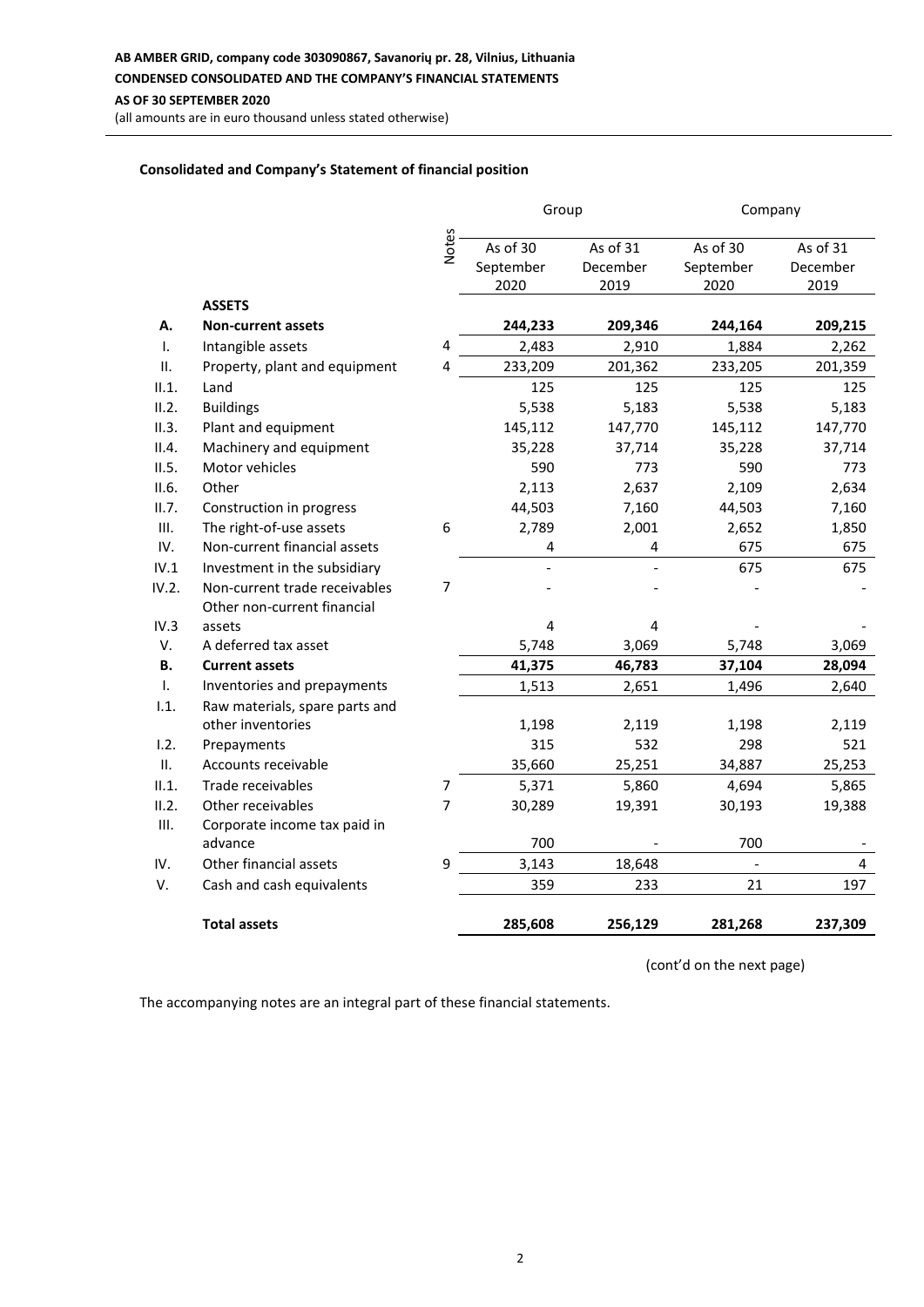**AB AMBER GRID, company code 303090867, Savanorių pr. 28, Vilnius, Lithuania CONDENSED CONSOLIDATED AND THE COMPANY'S FINANCIAL STATEMENTS AS OF 30 SEPTEMBER 2020**

(all amounts are in euro thousand unless stated otherwise)

## **Consolidated and Company's Statement of financial position (cont'd)**

|                |                                         |              | Group     |          | Company   |          |
|----------------|-----------------------------------------|--------------|-----------|----------|-----------|----------|
|                |                                         |              | As of 30  | As of 31 | As of 30  | As of 31 |
|                |                                         | <b>Notes</b> | September | December | September | December |
|                |                                         |              | 2020      | 2019     | 2020      | 2019     |
|                | <b>EQUITY AND LIABILITIES</b>           |              |           |          |           |          |
| C.             | <b>Equity</b>                           |              | 151,314   | 137,854  | 151,168   | 138,172  |
| Τ.             | Share capital                           |              | 51,731    | 51,731   | 51,731    | 51,731   |
| П.             | Reserves                                |              | 74,638    | 74,638   | 74,638    | 74,638   |
| II.1.          | Legal reserve                           |              | 5,173     | 5,173    | 5,173     | 5,173    |
| II.2.          | Other reserves                          |              | 69,465    | 69,465   | 69,465    | 69,465   |
| Ш.             | Retained earnings (deficit)             |              | 24,945    | 11,485   | 24,799    | 11,803   |
| D.             | <b>Accounts payable and liabilities</b> |              | 134,294   | 118,275  | 130,100   | 99,137   |
| $\mathbf{I}$ . | Amounts payable after one year and      |              |           |          |           |          |
|                | non-current liabilities                 |              | 93,435    | 54,075   | 93,319    | 53,945   |
| 1.1.           | Non-current borrowings                  | 10           | 90,565    | 51,739   | 90,565    | 51,739   |
|                | A right-of-use asset and                |              |           |          | 2,267     |          |
| 1.2.           | corresponding liability                 | 6            | 2,383     | 1,849    |           | 1,719    |
| 1.3.           | Non-current employee benefits           |              | 487       | 487      | 487       | 487      |
| 1.4.           | Deferred income tax liability           |              |           |          |           |          |
| 1.5.           | Other non-current liabilities           |              |           |          |           |          |
|                | Accounts payable within one year and    |              |           |          |           |          |
| Ш.             | short-term liabilities                  |              | 40,859    | 64,200   | 36,781    | 45,192   |
| II.1.          | <b>Current financial liability</b>      |              | 4,993     | 6,452    | 4,993     | 6,272    |
|                | Current portion of non-current          |              |           |          | 6,174     |          |
| II.2.          | borrowings                              | 10           | 6,174     | 13,618   |           | 13,618   |
| II.3           | A right-of-use asset and                |              |           |          |           |          |
|                | corresponding liability                 | 6            | 437       | 160      | 414       | 138      |
| II.4           | Current year portion of non-current     |              |           |          |           |          |
|                | employee benefits                       |              | 53        | 53       | 53        | 53       |
| II.5           | Trade payables                          | 12           | 12,103    | 6,967    | 10,576    | 4,191    |
| II.6           | Advance amounts                         | 13           | 2,708     | 17,103   | 316       | 1,431    |
| II.7           | Income tax payable                      |              | 22        | 688      |           | 688      |
| II.8           | Payroll related liabilities             |              | 2,248     | 1,723    | 2,161     | 1,655    |
| II.9.          | Other payables and current liabilities  | 14           | 12,121    | 17,436   | 12,094    | 17,146   |
|                | <b>Total equity and liabilities</b>     |              | 285,608   | 256,129  | 281,268   | 237,309  |

| Chief Executive Officer | Nemunas Biknius   | 4 November 2020 |
|-------------------------|-------------------|-----------------|
| Head of accounting      | Rasa Baltaragienė | 4 November 2020 |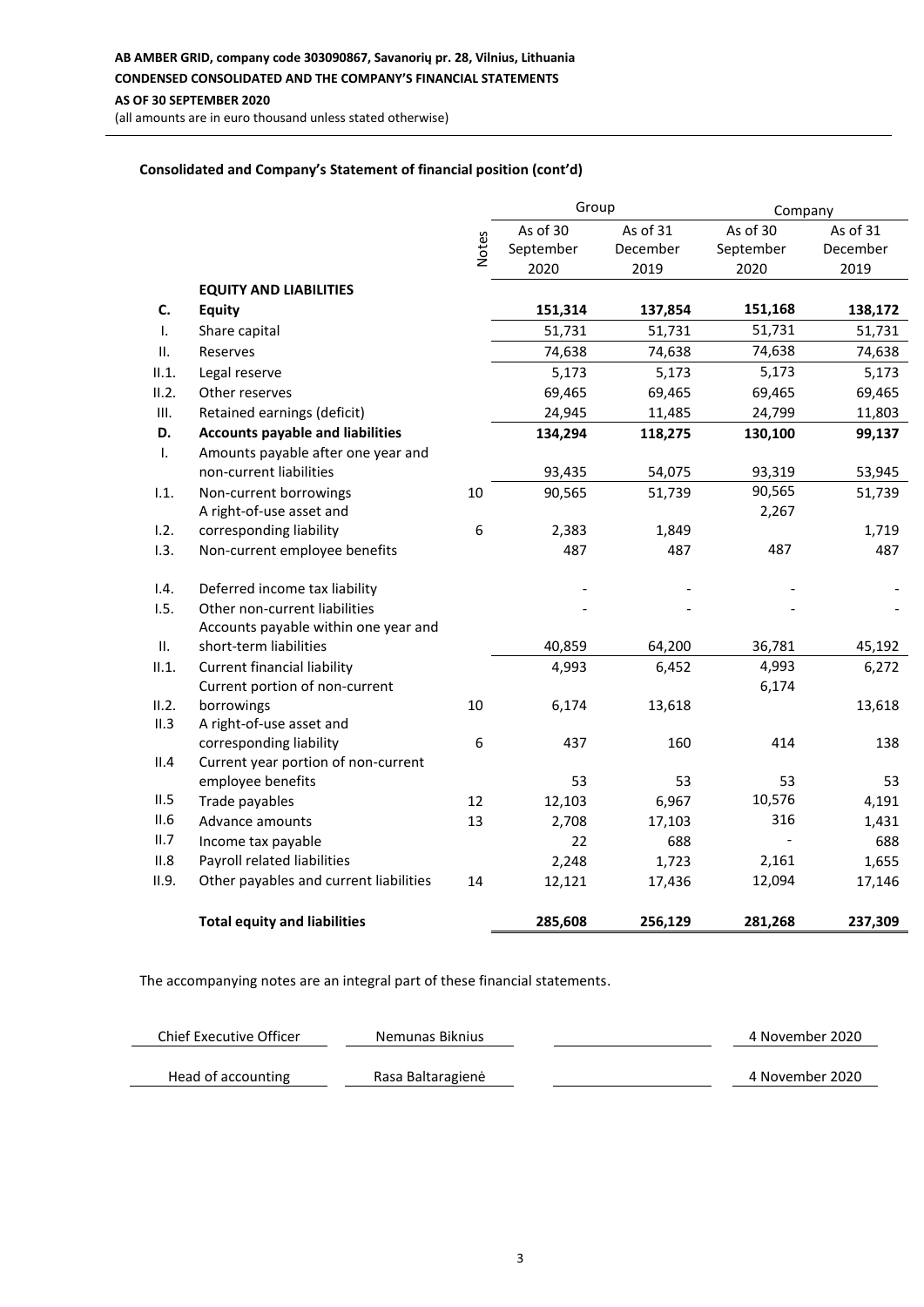#### **AB AMBER GRID, company code 303090867, Savanorių pr. 28, Vilnius, Lithuania**

#### **CONDENSED CONSOLIDATED AND THE COMPANY'S FINANCIAL STATEMENTS**

**AS OF 30 SEPTEMBER 2020**

(all amounts are in euro thousand unless stated otherwise)

#### **Consolidated and Company's Income statement**

|                |                                                          | Group        |                                               |                                               |                                              |                                              |
|----------------|----------------------------------------------------------|--------------|-----------------------------------------------|-----------------------------------------------|----------------------------------------------|----------------------------------------------|
|                |                                                          |              | For the<br>period of<br>three months<br>ended | For the<br>period of<br>three months<br>ended | For the<br>period of<br>nine months<br>ended | For the<br>period of<br>nine months<br>ended |
|                |                                                          |              | 30 September<br>2020                          | 30 September<br>2019<br>(adjusted)*           | 30<br>September<br>2020                      | 30<br>September<br>2019                      |
|                |                                                          | <b>Notes</b> |                                               |                                               |                                              | (adjusted)*                                  |
| 1.             | <b>Revenue</b>                                           | 16           | 13,307                                        | 12,685                                        | 38,167                                       | 38,650                                       |
| П.             | <b>Expenses</b>                                          |              | (7, 923)                                      | (9,400)                                       | (27,009)                                     | (29, 055)                                    |
| II.1.          | Cost of natural gas<br>Depreciation and                  |              | (676)                                         | (2, 282)                                      | (5,061)                                      | (8, 185)                                     |
| II.2.<br>II.3. | amortization<br>Remuneration and related                 |              | (2,790)                                       | (2,570)                                       | (8, 314)                                     | (7, 591)                                     |
| II.4.          | social security tax expenses<br>Repair and technical     |              | (2, 371)                                      | (2, 292)                                      | (7, 385)                                     | (7, 202)                                     |
|                | maintenance expenses                                     |              | (695)                                         | (961)                                         | (1,881)                                      | (2, 289)                                     |
| II.5.          | Taxes other than income tax<br>Telecommunications and IT |              | (477)                                         | (449)                                         | (1, 454)                                     | (1, 356)                                     |
| II.6.          | systems expenses                                         |              | (388)                                         | (246)                                         | (1, 105)                                     | (665)                                        |
| II.7.          | Other expenses                                           |              | (526)                                         | (600)                                         | (1,809)                                      | (1,767)                                      |
| III.           | <b>Operation profit (loss)</b>                           |              | 5,384                                         | 3,285                                         | 11,158                                       | 9,595                                        |
| IV.<br>IV.1.   | <b>Financial activity</b><br>Income                      |              | (157)<br>1                                    | (85)                                          | (309)                                        | (277)<br>11                                  |
| IV.2.          | Expense                                                  |              | (158)                                         | 3<br>(88)                                     | 3<br>(312)                                   | (288)                                        |
| V.             | Profit (loss) before income                              |              |                                               |                                               |                                              |                                              |
|                | tax                                                      |              | 5,227                                         | 3,200                                         | 10,849                                       | 9,318                                        |
| VI.            | Income tax                                               |              | 842                                           | (484)                                         | 2,611                                        | (1, 559)                                     |
| VI.1.          | Current period income tax                                |              | (2)                                           | (409)                                         | (69)                                         | (1, 433)                                     |
| VI.2           | Deferred income tax                                      |              | 844                                           | (75)                                          | 2,680                                        | (126)                                        |
| VII.           | Net profit (loss)                                        |              | 6,069                                         | 2,716                                         | 13,460                                       | 7,759                                        |
|                | Basic and diluted earnings<br>(loss) per share (Eur)     | 15           |                                               |                                               | 0,08                                         | 0,04                                         |
|                |                                                          |              |                                               |                                               |                                              |                                              |

\*The adjustment was made due to the application of IFRS 16 to land lease, the effect of the adjustment is disclosed in detail in Note No. 17.

| Chief Executive Officer | Nemunas Biknius   | 4 November 2020 |
|-------------------------|-------------------|-----------------|
|                         |                   |                 |
| Head of accounting      | Rasa Baltaragienė | 4 November 2020 |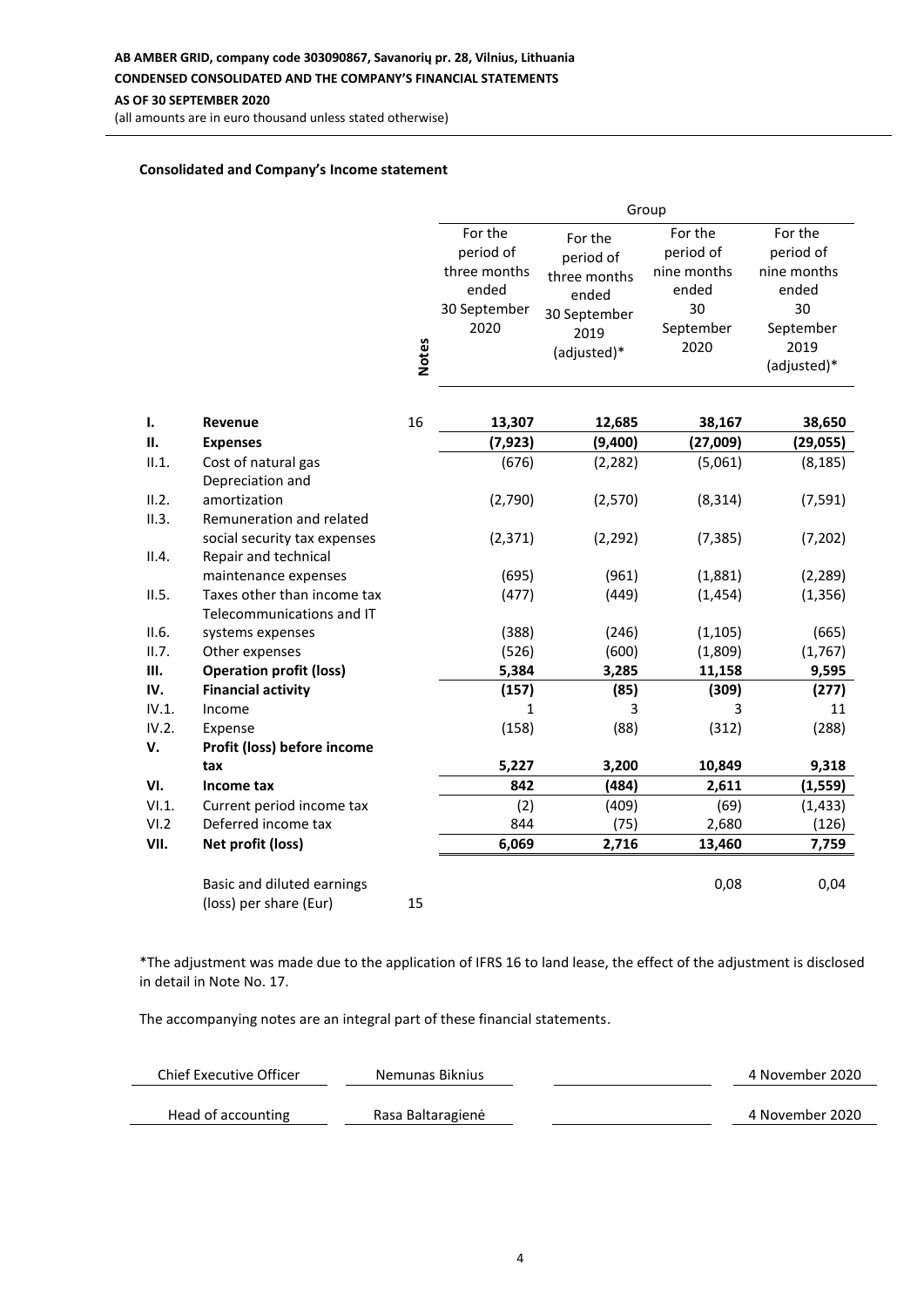(all amounts are in euro thousand unless stated otherwise)

## **Consolidated and Company's Statement of comprehensive income**

|     |                                             | Group                                 |                                       |                                      |                                      |  |  |
|-----|---------------------------------------------|---------------------------------------|---------------------------------------|--------------------------------------|--------------------------------------|--|--|
|     |                                             | For the<br>period of                  | For the<br>period of                  | For the<br>period of                 | For the<br>period of                 |  |  |
|     |                                             | three months<br>ended<br>30 September | three months<br>ended<br>30 September | nine months<br>ended<br>30 September | nine months<br>ended<br>30 September |  |  |
| Ι.  | Net profit (loss)                           | 6,069                                 | 2,716                                 | 13,460                               | 7,759                                |  |  |
| II. | <b>Total comprehensive income</b><br>(loss) | 6,069                                 | 2,716                                 | 13,460                               | 7,759                                |  |  |

| <b>Chief Executive Officer</b> | Nemunas Biknius   | 4 November 2020 |
|--------------------------------|-------------------|-----------------|
|                                |                   |                 |
| Head of accounting             | Rasa Baltaragienė | 4 November 2020 |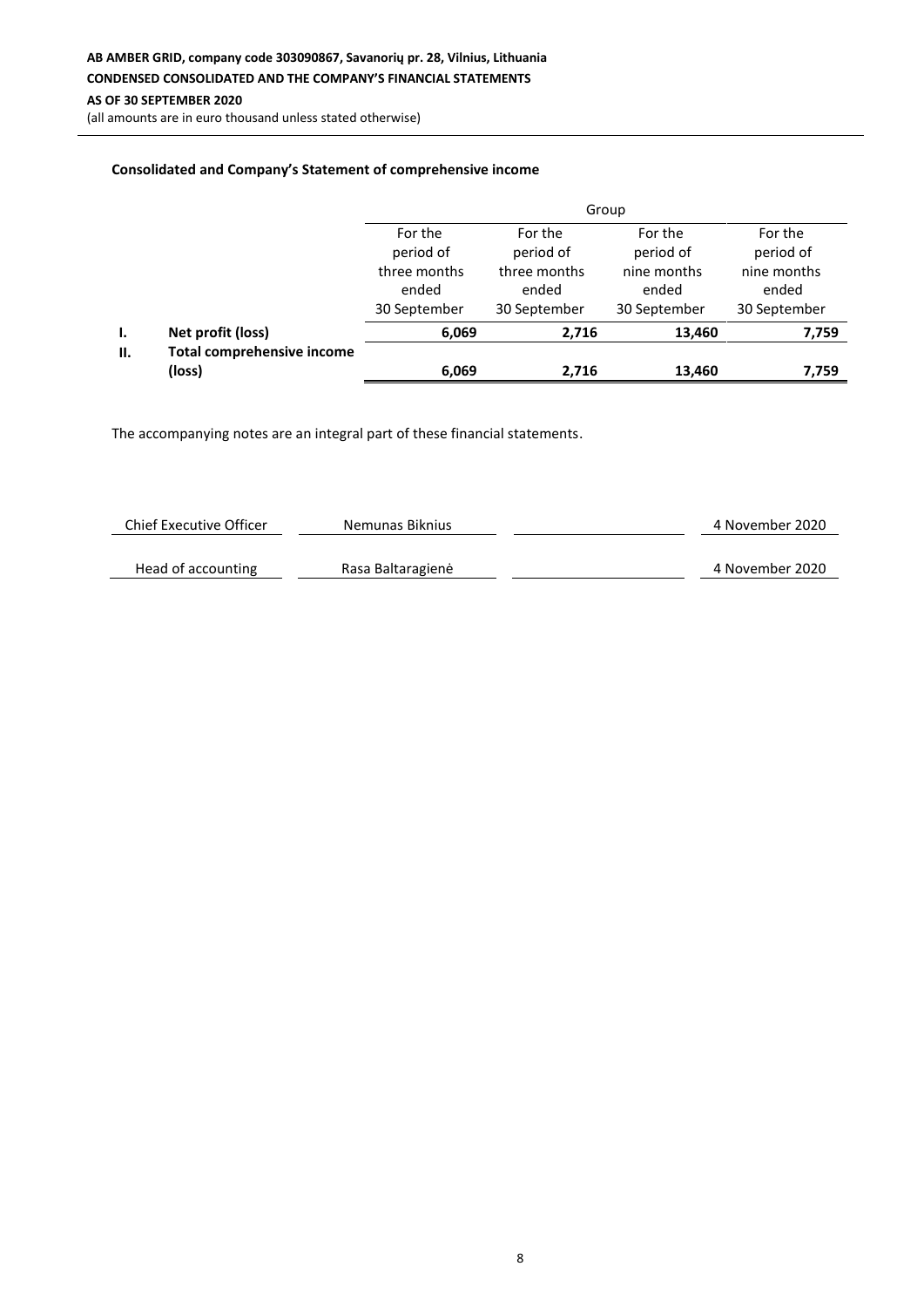**AS OF 30 SEPTEMBER 2020**

(all amounts are in euro thousand unless stated otherwise)

#### **Income statement**

|              |                                |              | Company      |              |              |              |
|--------------|--------------------------------|--------------|--------------|--------------|--------------|--------------|
|              |                                |              | For the      | For the      | For the      | For the      |
|              |                                |              | period of    | period of    | period of    | period of    |
|              |                                |              | three months | three months | nine months  | nine months  |
|              |                                |              | ended        | ended        | ended        | ended        |
|              |                                |              | 30 September | 30 September | 30 September | 30 September |
|              |                                | <b>Notes</b> | 2020         | 2019         | 2020         | 2019         |
|              |                                |              |              | (adjusted)*  |              | (adjusted)*  |
|              |                                |              |              |              |              |              |
| $\mathbf{L}$ | Revenue                        | 16           | 13,112       | 12,622       | 37,201       | 38,255       |
| П.           | <b>Expenses</b>                |              | (7, 758)     | (9, 283)     | (26, 532)    | (28, 689)    |
| II.1.        | Cost of natural gas            |              | (676)        | (2, 282)     | (5,061)      | (8, 185)     |
|              | Depreciation and               |              |              |              |              |              |
| II.2.        | amortization                   |              | (2, 742)     | (2, 535)     | (8, 171)     | (7, 496)     |
| II.3.        | Remuneration and related       |              |              |              |              |              |
|              | social security tax expenses   |              | (2, 290)     | (2, 224)     | (7, 129)     | (6,998)      |
| II.4.        | Repair and technical           |              |              |              |              |              |
|              | maintenance expenses           |              | (695)        | (961)        | (1,881)      | (2, 289)     |
| II.5.        | Taxes other than income tax    |              | (477)        | (449)        | (1, 454)     | (1, 355)     |
|              | Telecommunications and IT      |              |              |              |              |              |
| II.6.        | systems expenses               |              | (369)        | (232)        | (1,048)      | (622)        |
| II.7.        | Other expenses                 |              | (509)        | (600)        | (1,788)      | (1,744)      |
| III.         | <b>Operation profit (loss)</b> |              | 5,354        | 3,339        | 10,669       | 9,566        |
| IV.          | <b>Financial activity</b>      |              | (156)        | (84)         | (306)        | (275)        |
| IV.1.        | Income                         |              | 1            | 3            | 3            | 12           |
| IV.2.        | Expense                        |              | (157)        | (87)         | (309)        | (287)        |
| V.           | Profit (loss) before income    |              |              |              |              |              |
|              | tax                            |              | 5,198        | 3,255        | 10,363       | 9,291        |
| VI.          | Income tax                     |              | 844          | (484)        | 2,633        | (1, 559)     |
| VI.1.        | Current period income tax      |              |              | (409)        | (47)         | (1, 433)     |
| VI.2         | Deferred income tax            |              | 844          | 75           | 2,680        | (126)        |
| VII.         | Net profit (loss)              |              | 6,042        | 2,771        | 12,996       | 7,732        |
|              |                                |              |              |              |              |              |
|              | Basic and diluted earnings     |              |              |              |              |              |
|              | (loss) per share (Eur)         | 15           |              |              | 0,07         | 0,04         |

\*The adjustment was made due to the application of IFRS 16 to land lease, the effect of the adjustment is disclosed in detail in Note No. 17.

| Chief Executive Officer | Nemunas Biknius   | 4 November 2020 |
|-------------------------|-------------------|-----------------|
|                         |                   |                 |
| Head of accounting      | Rasa Baltaragienė | 4 November 2020 |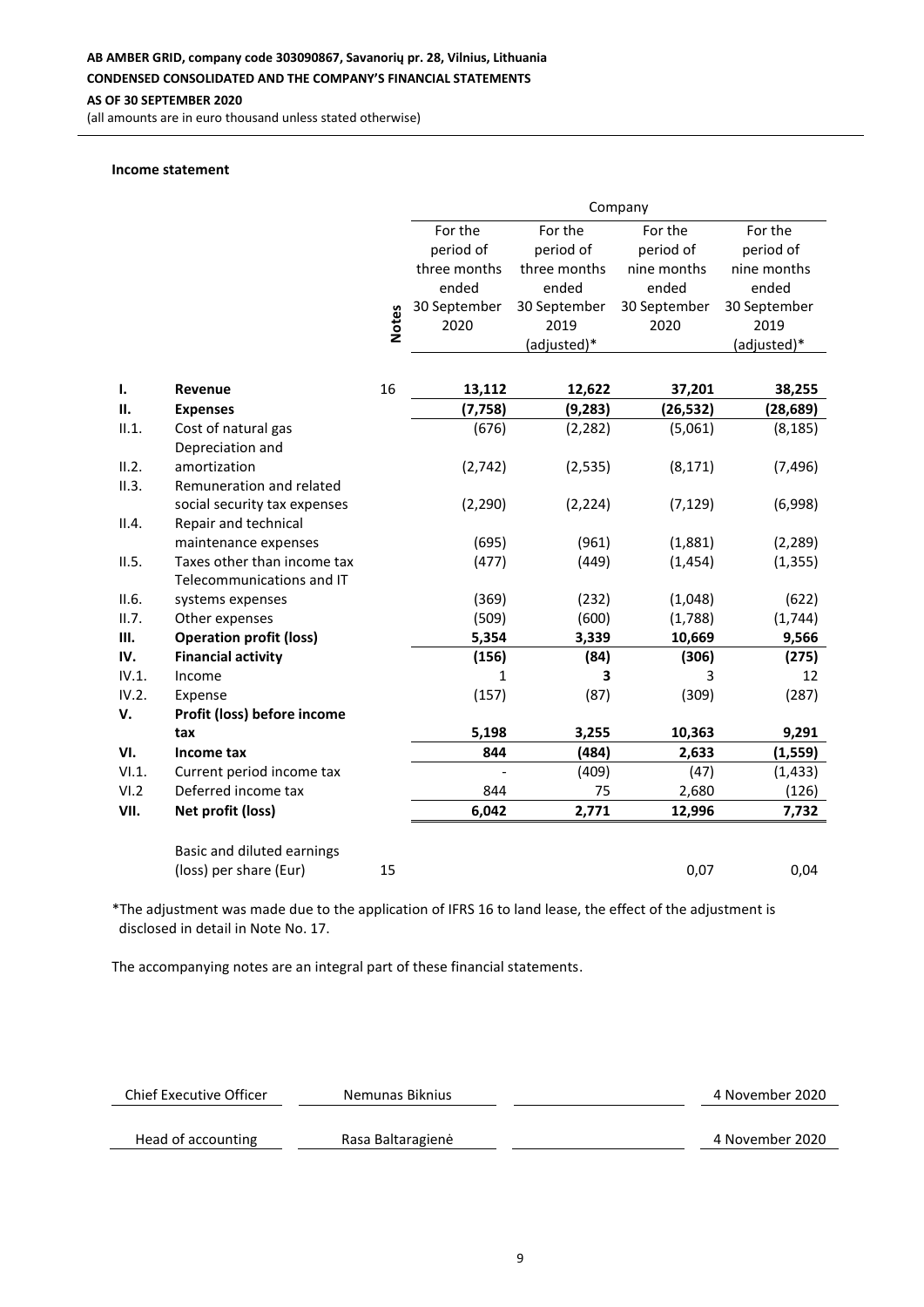# **Statement of comprehensive income**

|    |                                             | Company                                                       |                                                               |                                                             |                                                             |  |  |
|----|---------------------------------------------|---------------------------------------------------------------|---------------------------------------------------------------|-------------------------------------------------------------|-------------------------------------------------------------|--|--|
|    |                                             | For the<br>period of<br>three months<br>ended<br>30 September | For the<br>period of<br>three months<br>ended<br>30 September | For the<br>period of<br>six months<br>ended<br>30 September | For the<br>period of<br>six months<br>ended<br>30 September |  |  |
| Ι. | Net profit (loss)                           | 6,042                                                         | 2,771                                                         | 12,996                                                      | 7,732                                                       |  |  |
| П. | <b>Total comprehensive income</b><br>(loss) | 6,042                                                         | 2,771                                                         | 12,996                                                      | 7,732                                                       |  |  |

| Chief Executive Officer | Nemunas Biknius   | 4 November 2020 |
|-------------------------|-------------------|-----------------|
|                         |                   |                 |
| Head of accounting      | Rasa Baltaragienė | 4 November 2020 |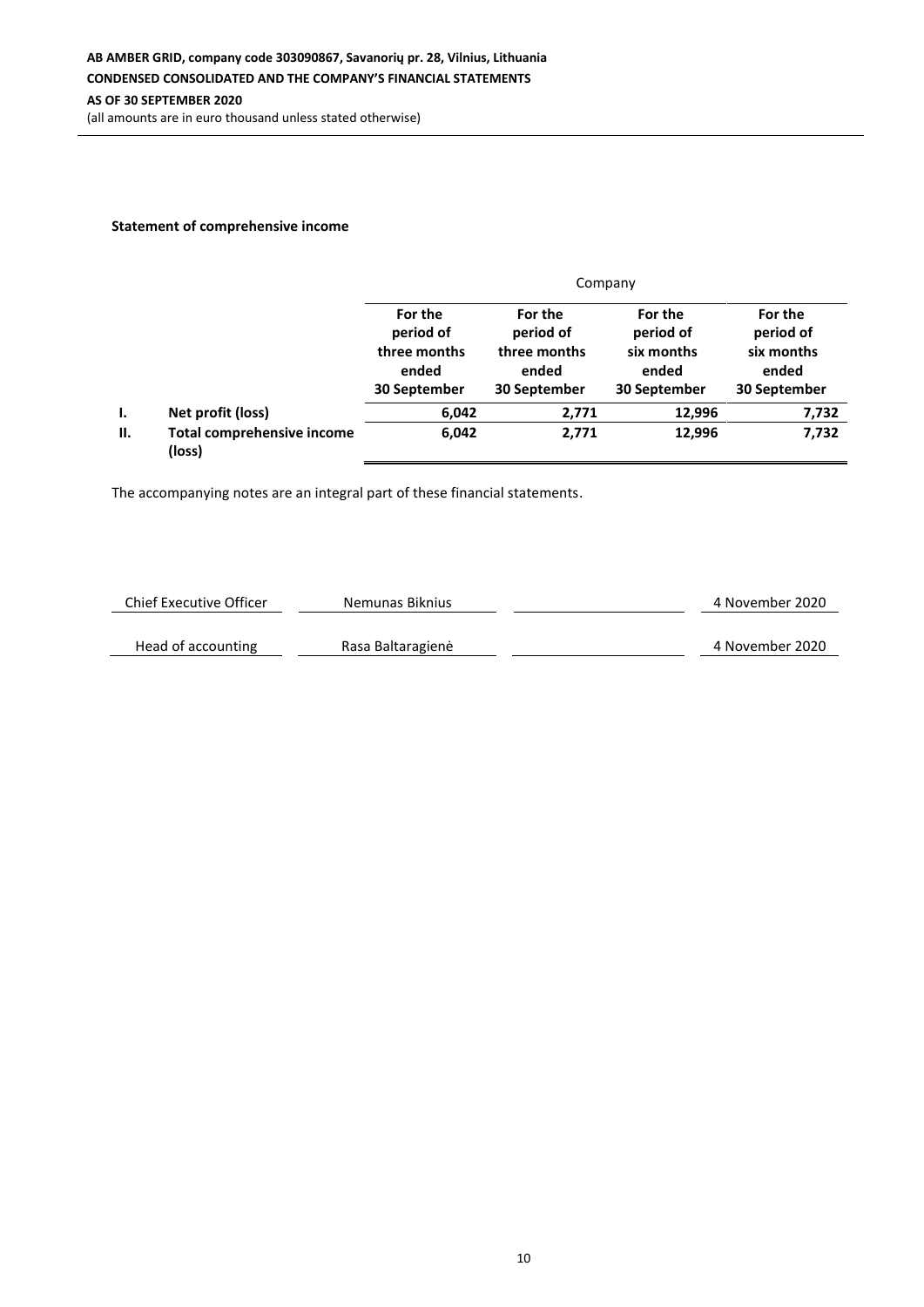# **Consolidated and Company's Statement of changes in equity**

| Group                             | Authorised<br>share      | Legal                        | Other    | Retained<br>earnings |          |
|-----------------------------------|--------------------------|------------------------------|----------|----------------------|----------|
|                                   | capital                  | reserve                      | reserves | (deficit)            | Total    |
| <b>Balance as of</b>              |                          |                              |          |                      |          |
| 31 December 2018                  | 51,731                   | 5,173                        | 94,817   | (20, 478)            | 131,243  |
| Transfer from other reserves      |                          |                              | (25,352) | 25,352               |          |
| Dividends declared                |                          |                              |          | (5, 227)             | (5, 227) |
| Total comprehensive income (loss) |                          |                              |          | 7,759                | 7,759    |
| Net profit (loss) for the year    | $\overline{\phantom{a}}$ | $\qquad \qquad \blacksquare$ |          | 7,759                | 7,759    |
| <b>Balance as of</b>              |                          |                              |          |                      |          |
| 30 September 2019                 | 51,731                   | 5,173                        | 69,465   | 7,406                | 133,775  |
| Transfer from other reserves      |                          |                              |          |                      |          |
| Dividends declared                |                          |                              |          |                      |          |
| Total comprehensive income (loss) |                          |                              |          | 4,079                | 4,079    |
| Net profit (loss) for the year    |                          |                              |          | 4,079                | 4,079    |
| <b>Balance as of</b>              |                          |                              |          |                      |          |
| 31 December 2019                  | 51,731                   | 5,173                        | 69,465   | 11,485               | 137,854  |
| Total comprehensive income (loss) |                          |                              |          | 13,460               | 13,460   |
| Net profit (loss) for the year    |                          |                              |          | 13,460               | 13,460   |
| <b>Balance as of</b>              |                          |                              |          |                      |          |
| 30 September 2020                 | 51,731                   | 5,173                        | 69,465   | 24,945               | 151,314  |

| Chief Executive Officer | Nemunas Biknius   | 4 November 2020 |
|-------------------------|-------------------|-----------------|
|                         |                   |                 |
| Head of accounting      | Rasa Baltaragienė | 4 November 2020 |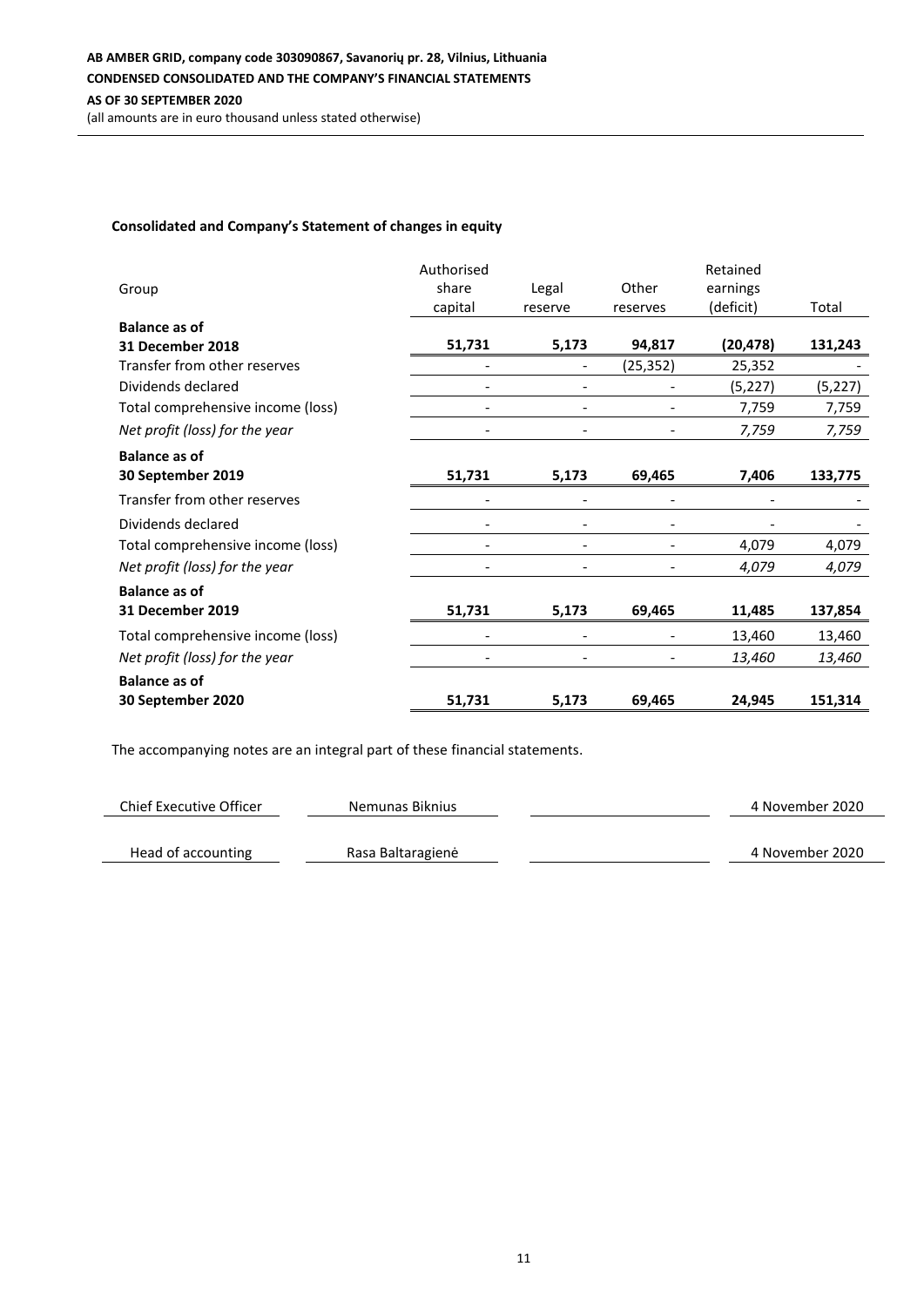## **Statement of changes in equity**

|                                   | Authorised               |         |           | Retained  |          |
|-----------------------------------|--------------------------|---------|-----------|-----------|----------|
| Company                           | share                    | Legal   | Other     | earnings  |          |
|                                   | capital                  | reserve | reserves  | (deficit) | Total    |
| <b>Balance as of</b>              |                          |         |           |           |          |
| 31 December 2018                  | 51,731                   | 5,173   | 94,817    | (20, 125) | 131,596  |
| Transfer from other reserves      |                          |         | (25, 352) | 25,352    |          |
| Dividends declared                |                          |         |           | (5,227)   | (5, 227) |
| Total comprehensive income (loss) |                          |         |           | 7,732     | 7,732    |
| Net profit (loss) for the year    | $\overline{\phantom{a}}$ |         |           | 7,732     | 7,732    |
| <b>Balance as of</b>              |                          |         |           |           |          |
| 30 September 2019                 | 51,731                   | 5,173   | 69,465    | 7,732     | 134,101  |
| Transfer from other reserves      |                          |         |           |           |          |
| Dividends declared                |                          |         |           |           |          |
| Total comprehensive income (loss) |                          |         |           | 4,071     | 4,071    |
| Net profit (loss) for the year    |                          |         |           | 4,071     | 4,071    |
| <b>Balance as of</b>              |                          |         |           |           |          |
| <b>31 December 2019</b>           | 51,731                   | 5,173   | 69,465    | 11,803    | 138,172  |
| Total comprehensive income (loss) |                          |         |           | 12,996    | 12,996   |
| Net profit (loss) for the year    |                          |         |           | 12,996    | 12,996   |
| <b>Balance as of</b>              |                          |         |           |           |          |
| 30 September 2020                 | 51,731                   | 5,173   | 69,465    | 24,799    | 151,168  |

| Chief Executive Officer | Nemunas Biknius   | 4 November 2020 |
|-------------------------|-------------------|-----------------|
|                         |                   |                 |
| Head of accounting      | Rasa Baltaragienė | 4 November 2020 |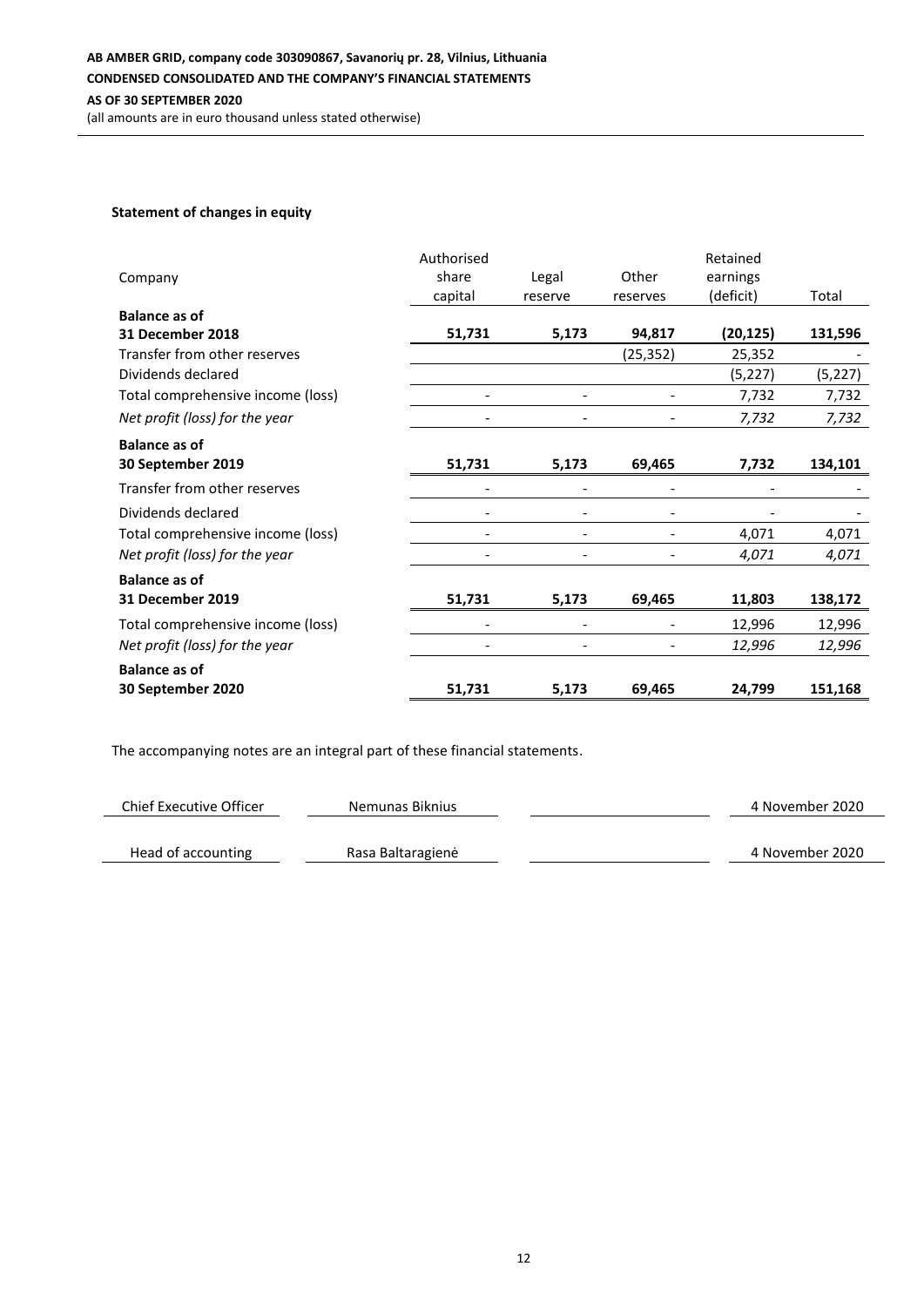(all amounts are in euro thousand unless stated otherwise)

#### **Consolidated and Company's Statement of cash flows**

|       |                                                                                            | Group                   |                         | Company                 |                         |
|-------|--------------------------------------------------------------------------------------------|-------------------------|-------------------------|-------------------------|-------------------------|
|       |                                                                                            | 30<br>September<br>2020 | 30<br>September<br>2019 | 30<br>September<br>2020 | 30<br>September<br>2019 |
|       |                                                                                            |                         | (adjusted)*             |                         | (adjusted)*             |
| ı.    | Cash flows from (to) operating activities                                                  |                         |                         |                         |                         |
| 1.1.  | Net profit (loss)<br>Adjustments of non-cash items and other                               | 13,460                  | 7,759                   | 12,996                  | 7,732                   |
|       | corrections:                                                                               |                         |                         |                         |                         |
| 1.2.  | Depreciation and amortisation                                                              | 8,314                   | 7,591                   | 8,171                   | 7,496                   |
| 1.3.  | Loss (gain) on property, plant and equipment,<br>doubtful trade accounts receivable and    |                         |                         |                         |                         |
|       | inventories write-off and disposal                                                         | (126)                   | (6)                     | (126)                   | (6)                     |
| 1.4.  | Revaluation loss of fixed assets                                                           |                         |                         |                         |                         |
| 1.5.  | Impairment losses (reversal of impairment) for<br>property, plant and equipment, financial |                         |                         |                         |                         |
|       | assets, allowance for doubtful trade accounts                                              |                         |                         |                         |                         |
|       | receivable and inventories                                                                 | (41)                    | 17                      | (41)                    | 17                      |
| 1.6.  | Income tax expenses (income)                                                               | (2,611)                 | 1,559                   | (2,633)                 | 1,559                   |
| 1.7.  | Interest (income)                                                                          |                         | (1)                     |                         | (1)                     |
| 1.8.  | Interest expenses                                                                          | 237                     | 287                     | 237                     | 287                     |
| 1.9.  | Amortisation of grants (deferred revenue)                                                  |                         | 751                     |                         | 751                     |
| 1.10. | Elimination of other non-cash items                                                        |                         | (11)                    |                         | (11)                    |
|       |                                                                                            | 19,233                  | 17,946                  | 18,604                  | 17,824                  |
|       | Changes in working capital:                                                                |                         |                         |                         |                         |
| 1.11. | Decrease (increase) in inventories                                                         | 990                     | 1,512                   | 990                     | 1,512                   |
| 1.12. | Decrease (increase) in trade accounts                                                      |                         |                         |                         |                         |
|       | receivable                                                                                 | 502                     | 1,219                   | 1,184                   | 1,328                   |
| 1.13  | Decrease (increase) in other accounts                                                      |                         |                         |                         |                         |
|       | receivable and prepayments                                                                 | 5,770                   | 616                     | 5,870                   | 862                     |
| 1.14. | Increase (decrease) in trade accounts payable                                              | (2,624)                 | (9,869)                 | (1, 375)                | (1,741)                 |
| 1.15. | Increase (decrease) in other accounts payable                                              |                         |                         |                         |                         |
|       | and other current liabilities                                                              | (19, 173)               | 1,270                   | (5,650)                 | 1,142                   |
| 1.16. | Decrease (increase) in other financial assets                                              | 15,505                  | 8,514                   | 4                       | 53                      |
| 1.17. | Income tax (paid)                                                                          | (1, 442)                | (510)                   | (1, 442)                | (510)                   |
|       | Total changes in working capital                                                           | (472)                   | 2,752                   | (419)                   | 2,646                   |
|       | Net cash flows from operating activities                                                   | 18,761                  | 20,698                  | 18,185                  | 20,470                  |
| П.    | Cash flows from (to) investing activities                                                  |                         |                         |                         |                         |
| II.1. | (Acquisitions) of property, plant and                                                      |                         |                         |                         |                         |
|       | equipment and intangible assets                                                            | (62, 472)               | (14, 853)               | (62, 395)               | (14, 777)               |
| II.2. | Proceeds from sales of property, plant and                                                 |                         |                         |                         |                         |
|       | equipment                                                                                  | 133                     | 25                      | 133                     | 25                      |
| II.3. | Grants received                                                                            | 14,378                  | 1,907                   | 14,378                  | 1,907                   |
| II.4. | Loans recovered                                                                            |                         |                         |                         | 150                     |
| II.5. | Interest received                                                                          |                         | 6                       |                         | 6                       |
|       | Net cash flows (to) investing activities                                                   | (47, 961)               | (12, 915)               | (47, 884)               | (12, 689)               |
|       | (cont'd on the next page)                                                                  |                         |                         |                         |                         |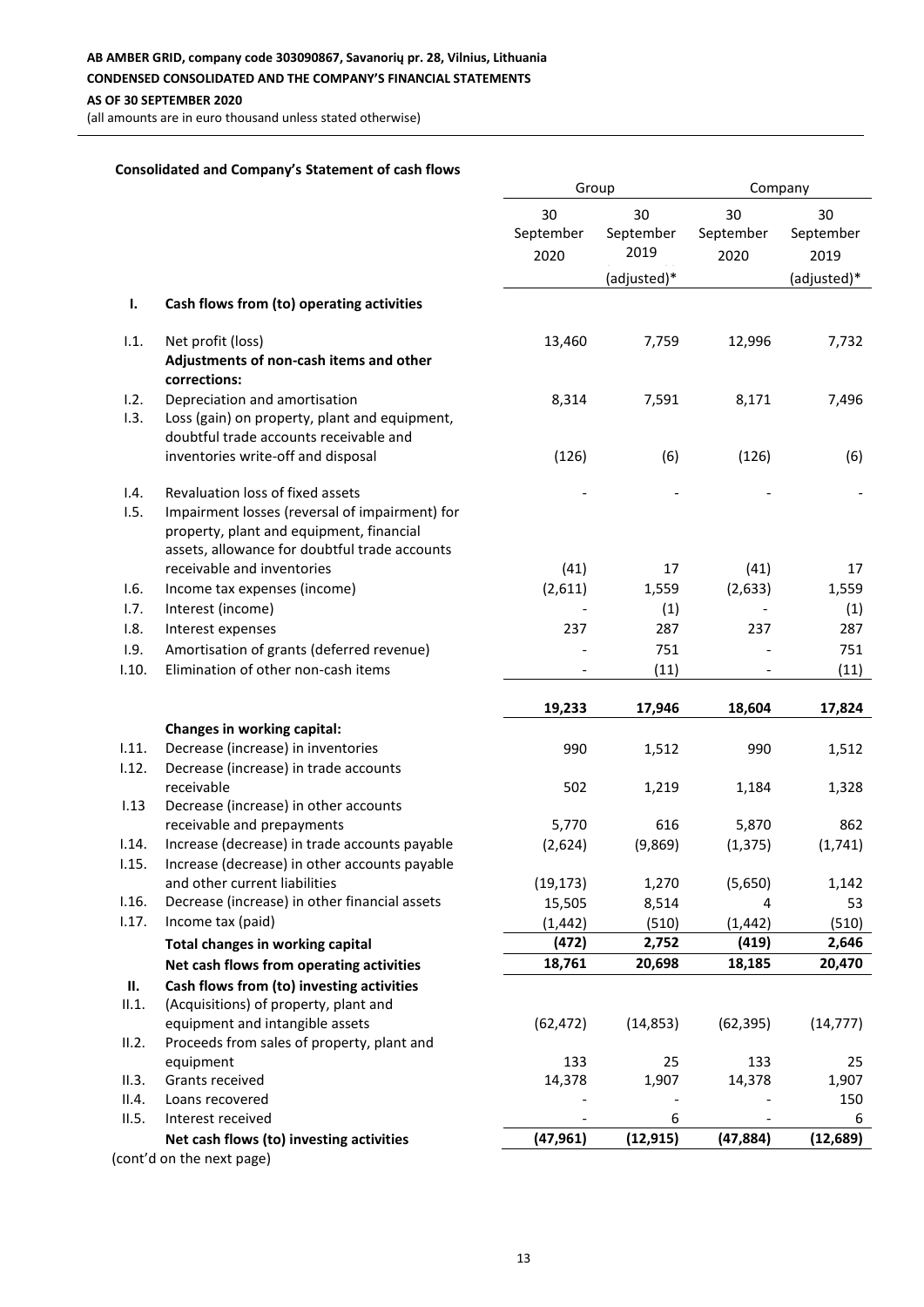**AB AMBER GRID, company code 303090867, Savanorių pr. 28, Vilnius, Lithuania CONDENSED CONSOLIDATED AND THE COMPANY'S FINANCIAL STATEMENTS**

**AS OF 30 SEPTEMBER 2020**

(all amounts are in euro thousand unless stated otherwise)

## **Consolidates and Company's statements of cash flows (cont'd)**

|        |                                                         | Group     |             | Company   |             |
|--------|---------------------------------------------------------|-----------|-------------|-----------|-------------|
|        |                                                         |           | 30          |           | 30          |
|        |                                                         | 30        | September   | 30        | September   |
|        |                                                         | September | 2019        | September | 2019        |
|        |                                                         | 2020      | (adjusted)* | 2020      | (adjusted)* |
| Ш.     | Cash flows from (to) financing activities               |           |             |           |             |
| III.1. | Dividends (paid)                                        | (2)       | (5, 226)    | (2)       | (5, 226)    |
| III.2. | Proceeds from borrowings                                | 45,000    | 10,000      | 45,000    | 10,000      |
| III.3. | (Repayments) of borrowings                              | (13, 798) | (6, 531)    | (13, 618) | (6, 531)    |
| III.4. | The overdraft                                           | (1, 279)  | (5,631)     | (1, 279)  | (5,631)     |
| III.5. | Interest (paid)                                         | (317)     | (322)       | (317)     | (322)       |
| III.6. | The right-of-use assets                                 | (278)     | (114)       | (261)     | (101)       |
| III.7. | Other cash flows from (to) financial activities         |           | 9           |           | 9           |
|        | Net cash flows from (to) financing activities           | 29,326    | (7, 815)    | 29,523    | (7,802)     |
|        |                                                         |           |             |           |             |
| IV.    | Net increase (decrease) in cash and cash<br>equivalents | 126       | 32          | (176)     | (21)        |
| V.     | Cash and cash equivalents at the beginning of           |           |             |           |             |
|        | the period                                              | 233       | 529         | 197       | 34          |
| VI.    | Cash and cash equivalents at the end of the             |           |             |           |             |
|        | period                                                  | 359       | 497         | 21        | 13          |

\* The adjustment was made due to the application of IFRS 16 to land lease. The significant effect of the adjustments is disclosed in Note No. 17.

| Chief Executive Officer | Nemunas Biknius   | 4 November 2020 |
|-------------------------|-------------------|-----------------|
|                         |                   |                 |
| Head of accounting      | Rasa Baltaragienė | 4 November 2020 |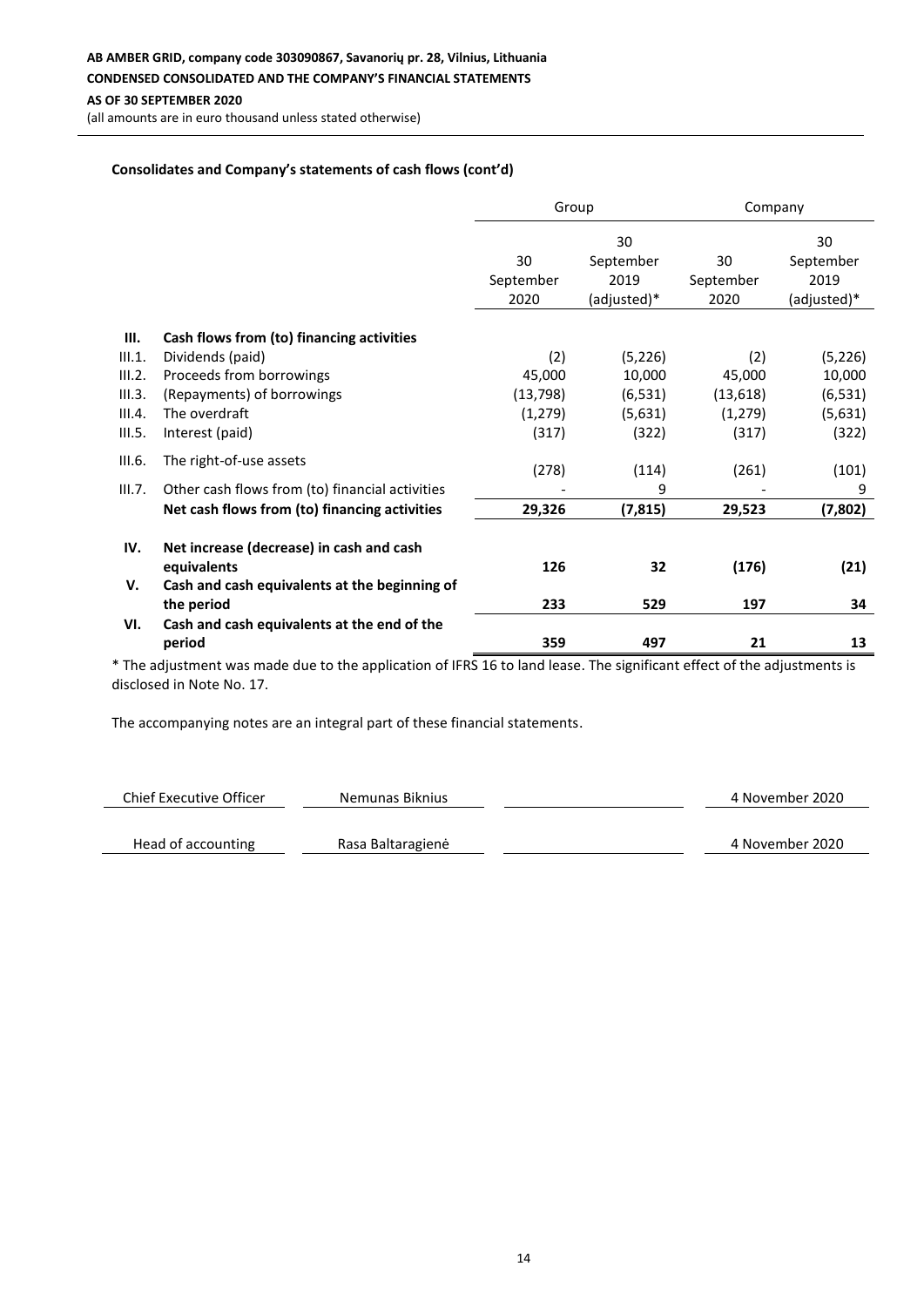#### **Notes to the consolidated and the Company's financial Statements**

#### **1 General information**

The consolidated financial statements disclose the financial position and performance of the AB Amber Grid (hereinafter referred to as the 'Company') and its subsidiary UAB GET Baltic (hereinafter together referred to as the 'Group').

AB Amber Grid was registered on 25 June 2013 after the spin-off from AB Lietuvos Dujos of the natural gas transmission activity with respective assets, rights and obligations attributed to the activity in question. The Company's operations date back to 1 August 2013.

On 10 April 2015, upon the obtaining of a positive decision from the European Commission, the National Energy Regulatory Council (before National Commission for Energy Control and Prices) issued in respect of the Company an open-ended License No. L2-3 (GDP) for the engagement in the Transmission System Operator's activity within the territory of Lithuania.

The Company is engaged in the natural gas transmission system operator's activity and provides to system users, other operators, and gas market players the following services:

- transmission of natural gas in the territory of the Republic of Lithuania;
- balancing of natural gas flows in the transmission system;
- administration of the funds intended to compensate for the installation and fixed operating costs of the Liquefied Natural Gas Terminal, its infrastructure and connector and, as from 2016, for reasonable costs of the designated supplier for the supply of an obligatory quantity of liquefied natural gas;
- administration of the register of guarantees of origin for gas produced from renewable energy sources.

On 30 September 2020, the Company had 109 contracts for natural gas transmission services with the users of natural gas transmission system (natural gas customers, natural gas distribution system operators, natural gas supply companies that supply gas up to customers systems). In addition, Company had entered into natural gas balancing agreements with 2 natural gas trade companies that trade natural gas, but do not use Company's transmission system infrastructure.

The Company's largest shareholder is UAB EPSO-G. UAB EPSO-G is 100-percent owned by the Republic of Lithuania and is managed by trust by the Ministry of Energy of the Republic of Lithuania. UAB EPSO-G is in charge of the management of the shareholdings of the electricity and gas transmission system operators of the Republic of Lithuania.

Since 1 August 2013, the Company's shares have been traded on a stock exchange; they are listed on the Baltic Secondary Trading List of NASDAQ OMX Vilnius Stock Exchange (ISIN code LT0000128696, instrument AMG1L).

As of 30 of September 2020 and 31 December 2019, the Company's shareholders were as follows:

|                                     | Number of shares owned | Ownership share (percent) |
|-------------------------------------|------------------------|---------------------------|
| UAB EPSO-G (Company Code 302826889, |                        |                           |
| Gedimino av, 20, Vilnius)           | 172,279,125            | 96,58                     |
| Other shareholders                  | 6,103,389              | 3.42                      |
|                                     | 178,382,514            | 100,00                    |

The Company's share capital amounts to EUR 51,730,929,06, It is divided into 178,382,514 ordinary registered shares with par value of EUR 0,29 each.

|                       | Company   | Registered address of     | Stake of shares held as | Stake of shares held as |
|-----------------------|-----------|---------------------------|-------------------------|-------------------------|
| Company               | code      | the company               | of 30 September 2020    | of 31 December 2019     |
| <b>UAB GET Baltic</b> | 302861178 | Geležinio Vilko st. 18 A. | 100 %                   | 100 %                   |
|                       |           | Vilnius                   |                         |                         |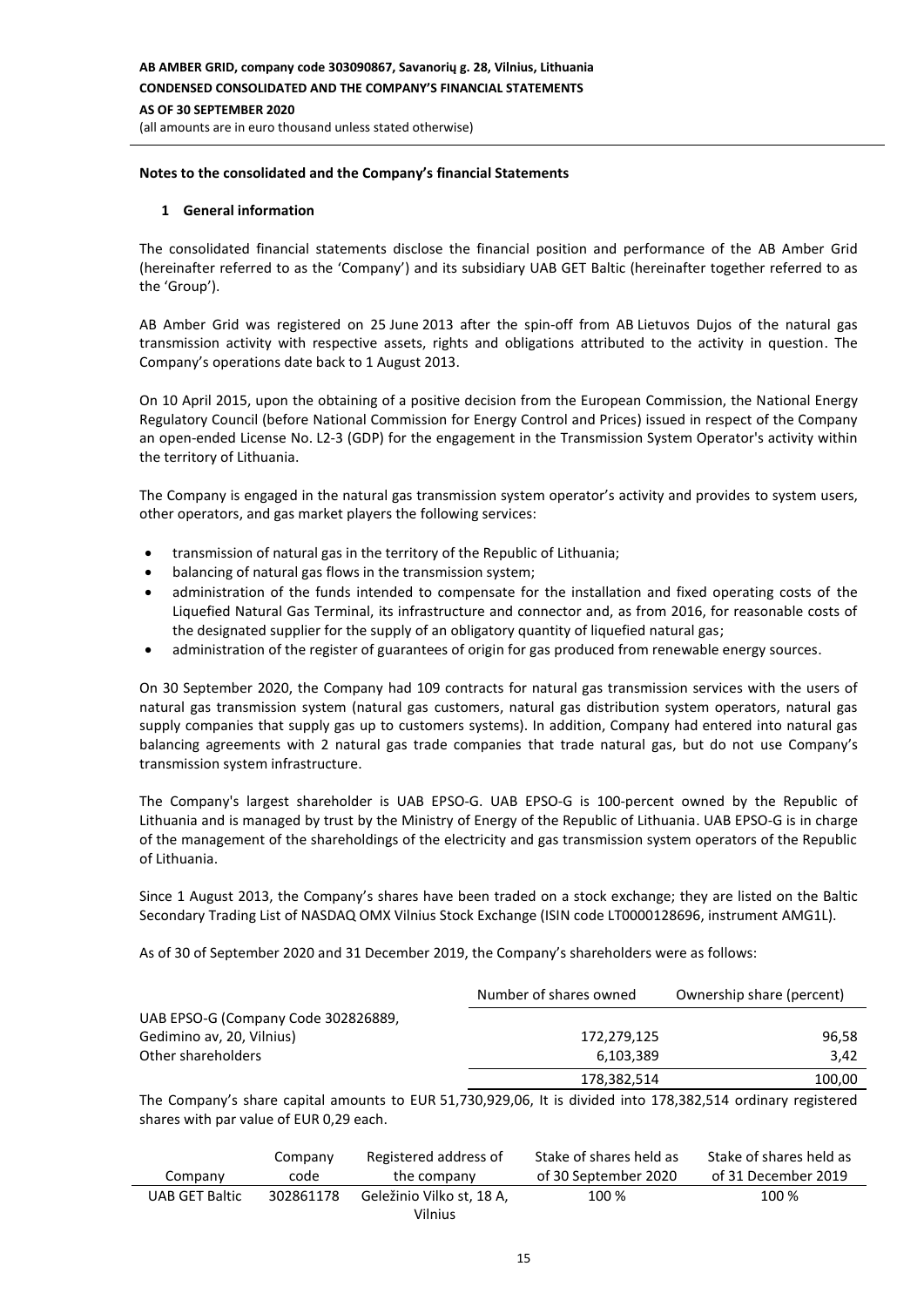# **AB AMBER GRID, company code 303090867, Savanorių g. 28, Vilnius, Lithuania CONDENSED CONSOLIDATED AND THE COMPANY'S FINANCIAL STATEMENTS AS OF 30 SEPTEMBER 2020**

(all amounts are in euro thousand unless stated otherwise)

GET Baltic is a Joint Stock Company registered in the Republic of Lithuania. The Company was registered in the Register of Legal Entities on 13 September 2012. The Company is the sole shareholder of GET Baltic, which owns 100% of the authorized capital. On 30 September 2020 and 31 December 2019 the authorized capital of GET Baltic was valued of EUR 580,450 and it consists of 3,055,000 ordinary registered shares with a nominal value of EUR 0,19.

GET Baltic is a licensed natural gas market operator with a status of Registered Reporting Mechanism status provided by the ACER. The Company administrates the electronic trading system for trading spot and forward natural gas products with physical delivery in the market areas located in Lithuania, Latvia, Estonia and Finland. The Company also provides the following services to wholesale natural gas market participants:

- Providing REMIT data to the ACER;
- Providing inside information;
- Distribution of indirect natural gas transmission capacity at interconnection points between the Baltic States;
- Organizing LNG auction;
- Announcement of balancing marginal pricing.

On 30 September 2020 Get Baltic had 99 registered stock exchange participants.

On 30 September 2020 the average number of employees of the Group and the Company consisted 324 (as at 30 September 2019 – 332); on 30 September 2020 the Company consisted of 317 employees (as at 30 September 2019 - 326).

## **2 Accounting principles**

The financial statements present the figures in thousands of euros. The financial year of the Group and the Company coincides with the calendar year.

These condensed interim consolidated and the Company's financial statements, including the statements of financial standing and profit (loss) accounts, statements of comprehensive income, cash flow statement and the statements of changes in equity for the period ended 30 September 2020 have not been audited. The consolidated and the Company's financial statements for the period ended 31 December 2019 have been audited and prepared in accordance with International Financial Reporting Standards (IFRS).

For a better understanding of the information presented in these financial statements, these condensed financial statements should be read together with the annual consolidate and the Company's financial statements for the period ended 31 December 2019. UAB Deloitte Lietuva carried out an audit of Consolidated and Company's Financial Statements for the period ended on 31 December 2019.

The Group's and the Company's condensed interim consolidated financial statements as of 30 September 2020 were prepared in accordance with International Accounting Standard 34 *Interim Financial Reporting*. The Group and the Company have been following the same accounting principles as the ones that were followed in the preparation of financial statements for the year 2019.

The statements were prepared based on an acquisition cost, excluding tangible fixed assets, which were presented at revalued amount.

In accordance with the accounting principles of fixed assets of EPSO–G UAB group companies, assets are accounted at revalued amount deducting accumulated depreciation and impairment losses, whereas grants are accounted for by reducing the carrying amount of the related asset.

1 January 2019, the Company and the Group first adopted IFRS 16 and its amendments using a modified retrospective method, in which rights-of-use assets and liabilities were recognized in equal amounts, without any adjustment to equity.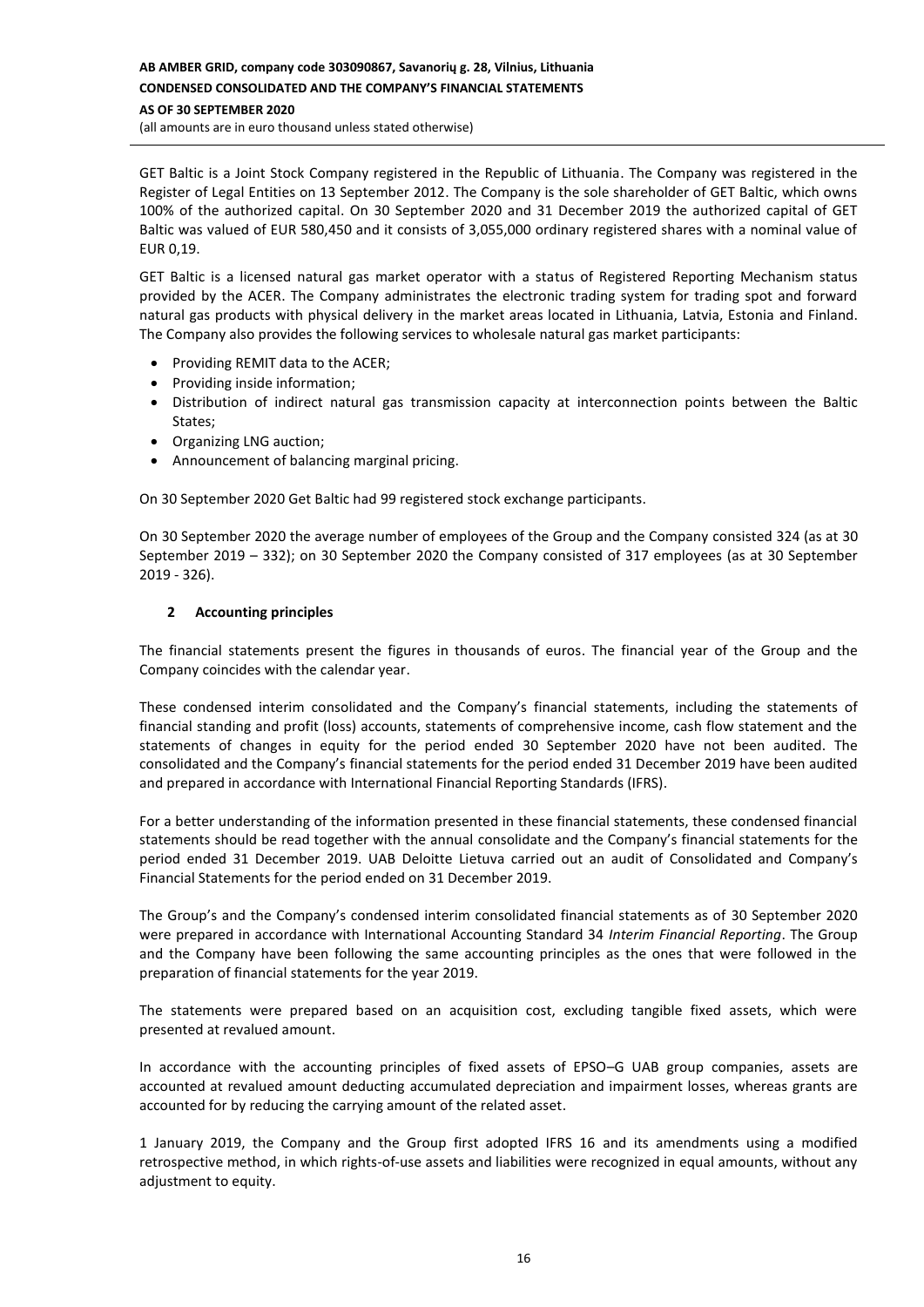## **3 Information by segments**

The Group singles out 2 operating segments: 1) natural gas transmission operations and 2) natural gas exchange operator activities.

All non-current assets of the Group are located in Lithuania, where the Company operates.

As of 30 September 2020, the Group generated 73 % (30 September 2019: 72 %) of its total revenue from the system users in Lithuania, and 24 % (30 September 2019: 27 %) of revenue totalled from transportation of gas to adjacent transmission systems accounted for 3% (30 September 2019: 1%) of revenue originated from the revenue from services provided by the Natural Gas Exchange.

The Group's information on segments for the nine months period ended on 30 September 2020 is disclosed below:

|                                                       | Transfer activity | Activities of the | Total    |
|-------------------------------------------------------|-------------------|-------------------|----------|
|                                                       |                   | gas exchange      |          |
| Revenues                                              | 37,201            | 1,003             | 38,204   |
| Income having eliminated the income of Group entities | 37,201            | 966               | 38,167   |
| Profit / loss from operating activities               | 10,669            | 489               | 11,158   |
| Net financing income (costs)                          | (306)             | (3)               | (309)    |
| Profit / loss before tax                              | 10,363            | 486               | 10,849   |
| Income tax                                            | 2,633             | (22)              | 2,611    |
| Net earnings (loss)                                   | 12,996            | 464               | 13,460   |
| Depreciation / amortisation costs                     | (8, 171)          | (143)             | (8, 314) |
| Write-offs of non-current tangible assets             |                   |                   |          |

The Group's information on segments for the nine months period ended on 30 September 2019 is disclosed below:

|                                                       | Transfer activity | Activities of the | Total    |
|-------------------------------------------------------|-------------------|-------------------|----------|
|                                                       |                   | gas exchange      |          |
| Revenues                                              | 38,255            | 438               | 38,693   |
| Income having eliminated the income of Group entities | 38,251            | 399               | 38,650   |
| Profit / loss from operating activities               | 9,566             | 29                | 9,595    |
| Net financing income (costs)                          | (275)             | (2)               | (277)    |
| Profit / loss before tax                              | 9,291             | 27                | 9,318    |
| Income tax                                            | (1, 559)          |                   | (1, 559) |
| Net earnings (loss)                                   | 7,732             | 27                | 7,759    |
| Depreciation / amortisation costs                     | (7, 496)          | (95)              | (7, 591) |
| Write-offs of non-current tangible assets             | (20)              |                   | (20)     |

#### **4 Non-current tangible and intangible assets**

| Non-current intangible assets                 | Group | Company |
|-----------------------------------------------|-------|---------|
| <b>Residual value as of 31 December 2018</b>  | 2,699 | 2,259   |
| Additions                                     | 883   | 807     |
| Amortisation                                  | (733) | (652)   |
| Netting of grants with the non-current assets | 48    | 48      |
| <b>Residual value as of 30 September 2019</b> | 2,897 | 2,462   |
|                                               |       |         |
| <b>Residual value as of 31 December 2019</b>  | 2,910 | 2,262   |
| Additions                                     | 401   | 327     |
| Amortisation                                  | (716) | (593)   |
| Netting of grants with the non-current assets | (112) | (112)   |
| <b>Residual value as of 30 September 2020</b> | 2,483 | 1,884   |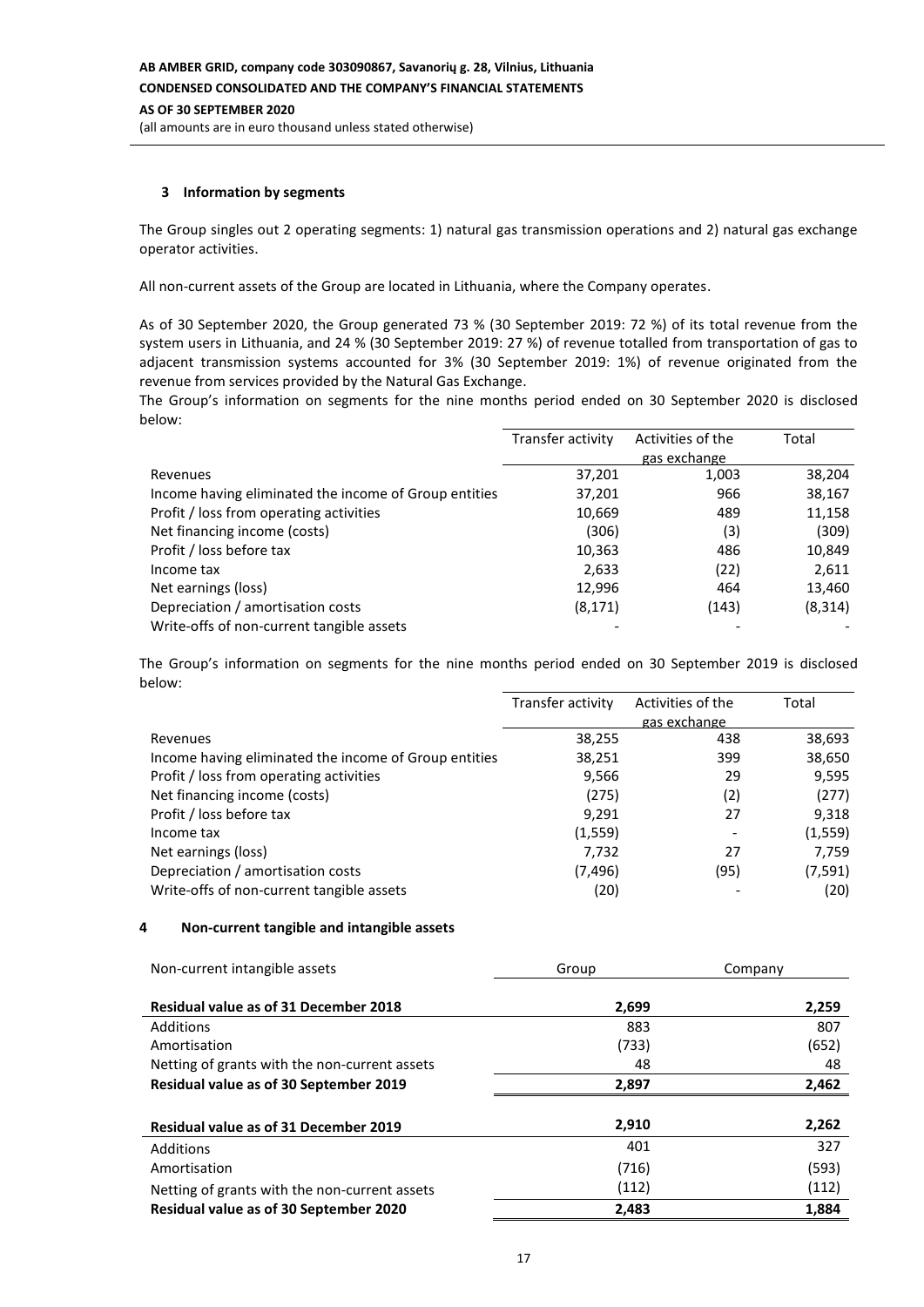#### **AB AMBER GRID, company code 303090867, Savanorių g. 28, Vilnius, Lithuania**

**CONDENSED CONSOLIDATED AND THE COMPANY'S FINANCIAL STATEMENTS**

#### **AS OF 30 SEPTEMBER 2020**

(all amounts are in euro thousand unless stated otherwise)

| Non-current tangible assets                   | Group    | Company  |
|-----------------------------------------------|----------|----------|
| <b>Residual value as of 31 December 2018</b>  | 200,031  | 200,028  |
| Additions                                     | 14,039   | 13,852   |
| Depreciation                                  | (8,673)  | (8,659)  |
| Write-offs                                    | (1)      | (1)      |
| Netting of grants with the non-current assets | (196)    | (196)    |
| Revaluation loss of fixed assets              | (3,561)  | (3,561)  |
| Residual value as of 30 September 2019        | 201,639  | 201,463  |
| <b>Residual value as of 31 December 2019</b>  | 201,362  | 201,359  |
| Additions                                     | 69,880   | 69,876   |
| Depreciation                                  | (7, 274) | (7, 271) |
| <b>Sales</b>                                  | (22)     | (22)     |
| Write-offs                                    | (29)     | (29)     |
| Netting of grants with the non-current assets | (30,708) | (30,708) |
| Residual value as of 30 September 2020        | 233,209  | 233,205  |

In the Group and the Company, non-current assets are accounted at revalued amount of assets, reducing the grants received for that asset.

In 2020 year construction of the gas pipeline connection between Poland and Lithuania has been started. During 2020 year the value of procurement of construction works, materials, etc, services for the implementation of the project was amounted to EUR 60,757 thousand, EUR, recognized amount of the grants receivables - EUR 27,196 thousand.

The amount of the depreciation of the grants in the income statement is reflected by deducting the depreciation costs of the related assets with the grant income, as of 30 September 2020, it stood at EUR 1,983 thousand (as of 30 September 2019 - EUR 1,825 thousand).

## **5 Construction in progress**

The largest objects of construction in progress of the Group and Company as of 30 September 2020 and 31 December 2019 were as follows:

|                                                                      | Group        |             |  |
|----------------------------------------------------------------------|--------------|-------------|--|
| Object                                                               | 30 September | 31 December |  |
|                                                                      | 2020         | 2019        |  |
| Implementation of the gas interconnection Poland-Lithuania in the    |              |             |  |
| territory of Lithuania                                               | 37,866       | 4,304       |  |
| Installation of control device releasing and receiving chambers      | 2,776        | 391         |  |
| Implementation of operative technological control of gas             |              |             |  |
| transmission system                                                  | 2,261        | 1,012       |  |
| Construction of the gas transmission pipeline Vilnius-Kaunas and the |              |             |  |
| connection Kaunas-Šakiai                                             | 551          | 551         |  |
| Other                                                                | 1,629        | 1,482       |  |
| $1)$ Less: impairment of construction in progress                    | (580)        | (580)       |  |
|                                                                      | 44,503       | 7,160       |  |

 $1$ Impairment for the Project "Construction of interconnection between the gas transmission pipelines Vilnius-Kaunas and Kaunas-Šakiai (spatial planning and design services)" was made for the amount of EUR 551 thousand because the construction of the pipeline was postponed for later periods and there arose certain uncertainties regarding the resolution of its funding issues and its further development, 29 thousand EUR impairment was performed for reconstruction of dispatch building,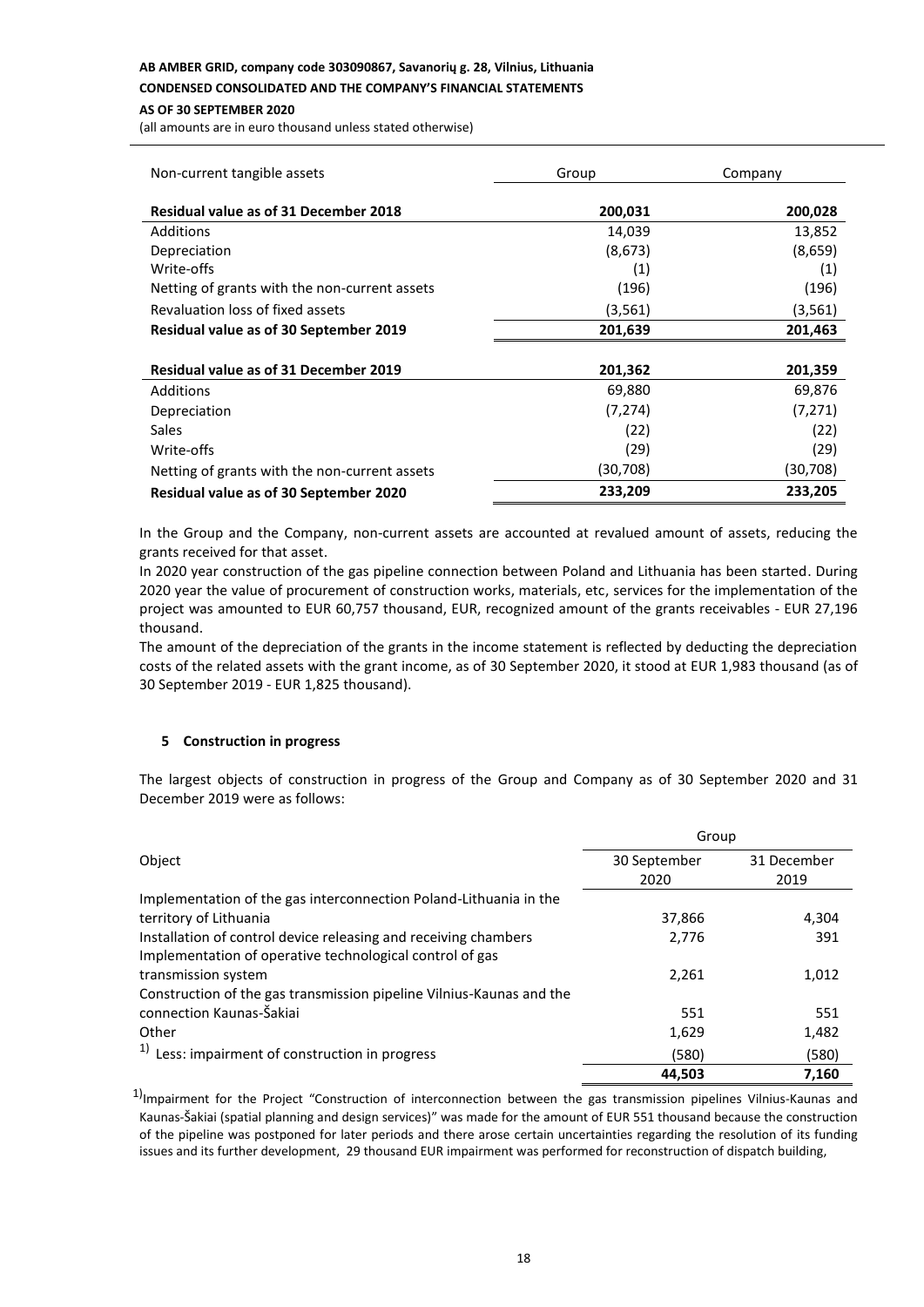# (all amounts are in euro thousand unless stated otherwise)

#### **6 The right-of-use assets and lease liabilities**

As stated below, the Group and the Company leases office space, vehicles, and land, Lease terms for premises - 8- 9 years, vehicles - 4 years, land - 99 years. The Group and the Company, in recognizing its right-of-use assets and lease liabilities by determining the lease terms assessed the likelihood of contract extension.

| Group            |                              |                              |              |
|------------------|------------------------------|------------------------------|--------------|
| <b>Buildings</b> | Land                         | <b>Motor</b><br>vehicles     | <b>Total</b> |
| 749              | 1,278                        | $\overline{\phantom{0}}$     | 2,027        |
| 151              | -                            | 17                           | 168          |
| (30)             | $\qquad \qquad \blacksquare$ | $\qquad \qquad \blacksquare$ | (30)         |
| (77)             | (10)                         | (2)                          | (89)         |
| 793              | 1,268                        | 15                           | 2,076        |
|                  |                              |                              |              |

# **Residual value of recognised assets at 31 December**

| 2019                                       | 723   | 1,265 | 13    | 2,001 |
|--------------------------------------------|-------|-------|-------|-------|
| Acquisitions                               | 4     | 0     | 1,108 | 1,112 |
| Write-offs                                 | 0     | 0     | 0     | 0     |
| Amortisation                               | (114) | (10)  | (200) | (324) |
| <b>Residual value at 30 September 2020</b> | 613   | 1.255 | 921   | 2,789 |
| Initial value                              | 874   | 1,278 | 1,125 | 3,277 |
| Accumulated depreciation                   | (261) | (23)  | (204) | (488) |
| <b>Residual value at 30 September 2020</b> | 613   | 1,255 | 921   | 2,789 |

\* The Company and its subsidiary as at 1 January 2019 and in prior periods did not have non-current assets held on a finance lease basis.

|                                                       | Company          |       |                          |              |
|-------------------------------------------------------|------------------|-------|--------------------------|--------------|
|                                                       | <b>Buildings</b> | Land  | <b>Motor</b><br>vehicles | <b>Total</b> |
| Initial value of recognised assets at 1 January 2019* | 749              | 1,278 |                          | 2,027        |
| Acquisitions                                          |                  |       |                          |              |
| Write-offs                                            | (30)             |       |                          | (30)         |
| Amortisation                                          | (68)             | (10)  |                          | (78)         |
| Residual value at 30 September 2019                   | 651              | 1,268 |                          | 1,919        |
| Residual value of recognised assets at 31 December    |                  |       |                          |              |
| 2019<br>Acquisitions                                  | 585              | 1,265 | 1,108                    | 1,850        |
| Write-offs                                            |                  |       |                          | 1,108        |
| Amortisation                                          | (99)             | (10)  | (197)                    | (306)        |
| Residual value at 30 September 2020                   | 486              | 1,255 | 911                      | 2,652        |
| Initial value                                         | 719              | 1,278 | 1,108                    | 3,105        |
| Accumulated depreciation                              | (233)            | (23)  | (197)                    | (453)        |
| Residual value at 30 September 2020                   | 486              | 1,255 | 911                      | 2,652        |

\* The Company as at 1 January 2019 and in prior periods did not have non-current assets held on a finance lease basis,

As the useful life of the right-of-use assets is longer than the lease term, depreciation is calculated from the commencement date of the lease to the end of the lease term.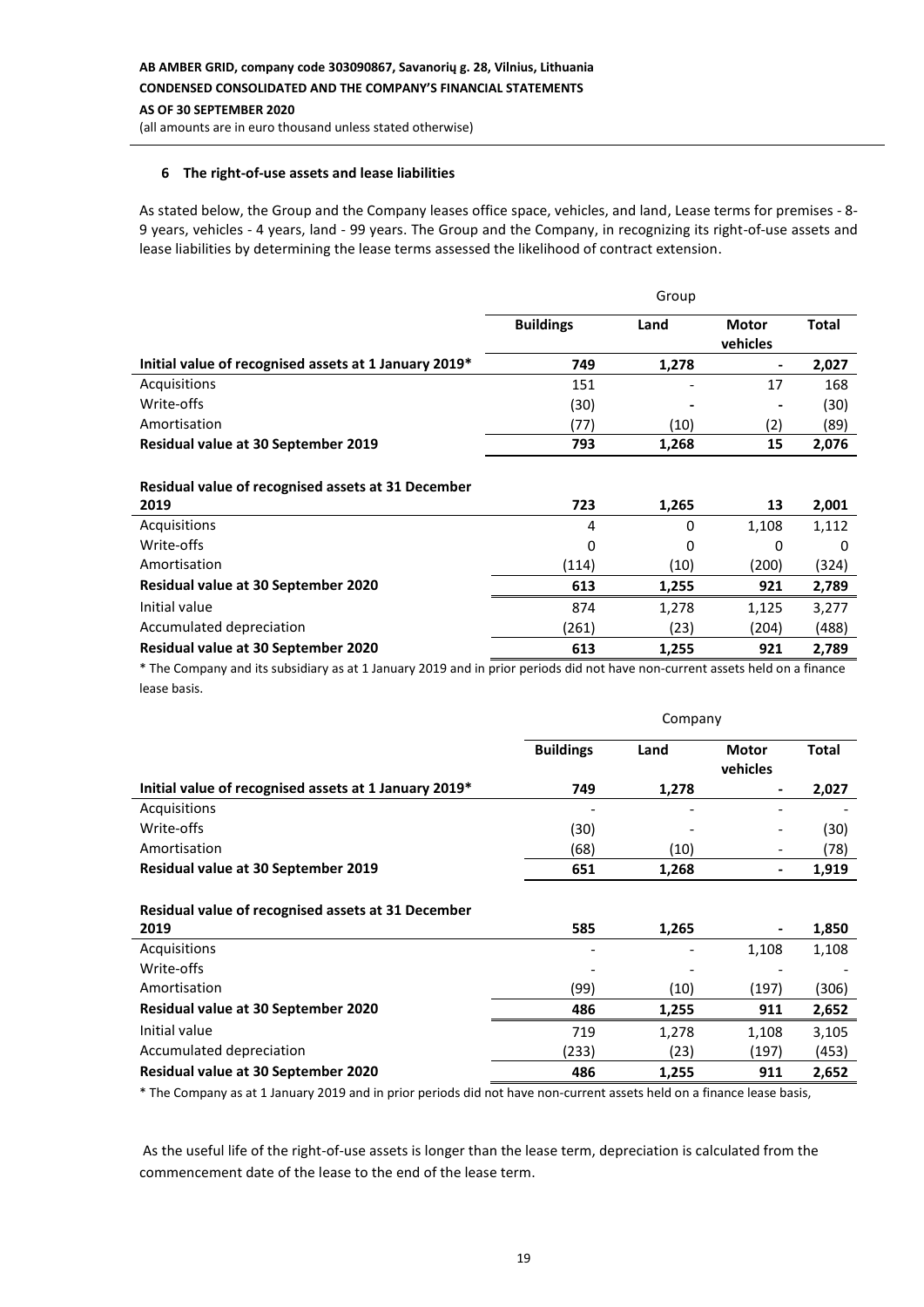# **AB AMBER GRID, company code 303090867, Savanorių g. 28, Vilnius, Lithuania**

## **CONDENSED CONSOLIDATED AND THE COMPANY'S FINANCIAL STATEMENTS**

## **AS OF 30 SEPTEMBER 2020**

(all amounts are in euro thousand unless stated otherwise)

|                                                                     | Group           | Company         |
|---------------------------------------------------------------------|-----------------|-----------------|
|                                                                     | At 30 September | At 30 September |
|                                                                     | 2020            | 2020            |
| Carrying amount of lease liabilities at 31 December,<br>2019        | 2,008           | 1,857           |
| Recognition of lease liabilities under IFRS 16                      | 4               |                 |
| Concluded lease contracts                                           | 1,108           | 1,108           |
| Termination of leases (write-offs of debts and accrued<br>interest) |                 |                 |
| Interest expenses                                                   | 20              | 18              |
| Lease payments (Principal and Interest)                             | (320)           | (302)           |
| Carrying amount of lease liabilities at 30 September                | 2,820           | 2,681           |
| Non-current lease liabilities                                       | 2,383           | 2,267           |
| Current lease liabilities                                           | 437             | 414             |
|                                                                     |                 | Group           |

|                                             | At 30 September | At 31 December |
|---------------------------------------------|-----------------|----------------|
| Lease liabilities                           | 2020            | 2019           |
| Current year                                | 437             | 160            |
| Repayment terms of non-current liabilities: | 2,383           | 1,849          |
| Between 1 and 2 years                       | 439             | 161            |
| From 2 to 3 years                           | 441             | 162            |
| From 3 to 5 years                           | 239             | 248            |
| After 5 years                               | 1,264           | 1,278          |

|                                             | Company         |                |  |  |
|---------------------------------------------|-----------------|----------------|--|--|
| Lease liabilities                           | At 30 September | At 31 December |  |  |
|                                             | 2020            | 2019           |  |  |
| Current year                                | 414<br>138      |                |  |  |
| Repayment terms of non-current liabilities: | 2,267           | 1,719          |  |  |
| Between 1 and 2 years                       | 416             | 138            |  |  |
| From 2 to 3 years                           | 418             | 139            |  |  |
| From 3 to 5 years                           | 200             | 209            |  |  |
| After 5 years                               | 1,233<br>1,233  |                |  |  |

Interest calculated on lease liabilities reflected in Group's financial operating expenses on 30 September 2020 is EUR 20 thousand.

The Group and the Company had no leases with variable payments not included in the value of lease obligations. In 2020, the Group made lease payments worth EUR 300 thousand.

# **7 Trade receivables**

|                                           | Group        |             | Company      |             |
|-------------------------------------------|--------------|-------------|--------------|-------------|
|                                           | 30 September | 31 December | 30 September | 31 December |
|                                           | 2020         | 2019        | 2020         | 2019        |
| Non-current trade receivables             |              |             |              |             |
| Other trade receivables                   |              |             |              |             |
| <b>Current trade receivables</b>          |              |             |              |             |
| Gas transmission services receivables     | 4.717        | 5,508       | 4.719        | 5,524       |
| Other trade receivables                   | 724          | 422         | 45           | 411         |
| Less: allowance for the decrease in value |              |             |              |             |
| of trade receivables                      | (70)         | (70)        | (70)         | (70)        |
|                                           | 5,371        | 5,860       | 4.694        | 5,865       |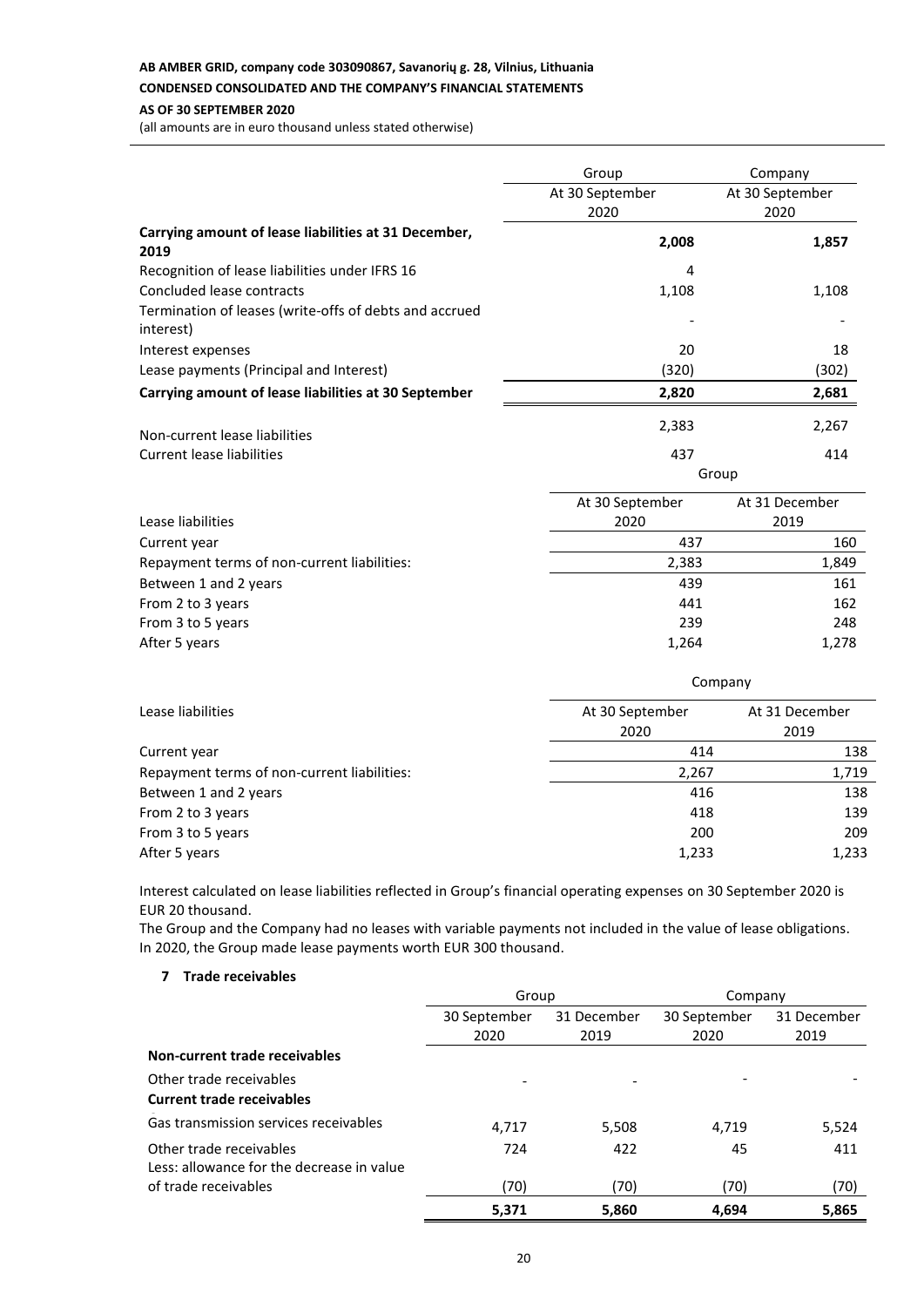(all amounts are in euro thousand unless stated otherwise)

Short-term trade receivables were interest-free; their payment period ranged from 9 to 30 calendar days. In 2020 impairment of EUR 41 thousand was established in respect of "Geoterma" UAB, a producer of thermal energy, whereas "Geros dujos" UAB formed impairment of EUR 29 thousand.

## **8 Other receivables**

|                                                    | Group        |             | Company      |             |
|----------------------------------------------------|--------------|-------------|--------------|-------------|
|                                                    | 30 September | 31 December | 30 September | 31 December |
|                                                    | 2020         | 2019        | 2020         | 2019        |
| LNG terminal funds receivable (administered by     |              |             |              |             |
| the Company)                                       | 11,343       | 16,020      | 11,343       | 16,020      |
| Grants receivable                                  | 18,189       | 2,754       | 18,189       | 2,754       |
| Receivables accrued for natural gas transportation | 585          | 541         | 585          | 541         |
| Other receivables                                  | 172          | 76          | 76           | 73          |
|                                                    | 30,289       | 19,391      | 30,193       | 19,388      |

The LNG terminal funds receivable as at 30 September 2020 include the overdue amount of EUR 5,115 thousand (as at 31 December 2019 - EUR 4,701) of which total the overdue amount of AB "Achema's" was EUR 5,023 thousand, the overdue amount of UAB "Geros dujos" was EUR 19 thousand, the overdue amount of UAB "Geoterma" was EUR 65 thousand, other - EUR 8 thousand. For more information about AB "Achema" see note 18 Commitments and Contingencies.

For the Company's Other Receivables, no impairment loss was formed.

## **9 Other financial assets**

As of 30 September 2020, the Group other financial assets consisted of cash collected from the additional natural gas supply security component to be included in the natural gas transmission price, referred to as the LNG terminal funds. These funds are received from the system users, kept in line with the requirements of legal acts in a separate bank account for the administered LNG terminal funds and designated for the payment to the recipients of the LNG terminal funds – i,e, the LNG terminal operator (Klaipėdos Nafta AB), the designated supplier (UAB "Ignitis") and Company – to cover the administration expenses of the LNG terminal funds, Based on the State Energy Regulatory Councils Resolution No. O3E-766 of 25 November 2019 (amendment Resolution No, O3E-924 of 31 December 2019) the new natural gas supply security component has been effect from 1 January 2020.

The advance payment funds received by gas exchange members as at 30 September 2020 are accounted for EUR 3,143 thousand (as at 31 December 2019 – EUR 18,644).

|                                               | Group             |                  |  |
|-----------------------------------------------|-------------------|------------------|--|
|                                               | 30 September 2020 | 31 December 2019 |  |
| Funds of the LNG terminal                     | -                 | $\overline{a}$   |  |
| Funds transferred by the gas exchange members | 3.143             | 18.644           |  |
|                                               | 3,143             | 18,648           |  |

The Group and the Company keeps its cash in the accounts of those banks, which meet reliability requirements.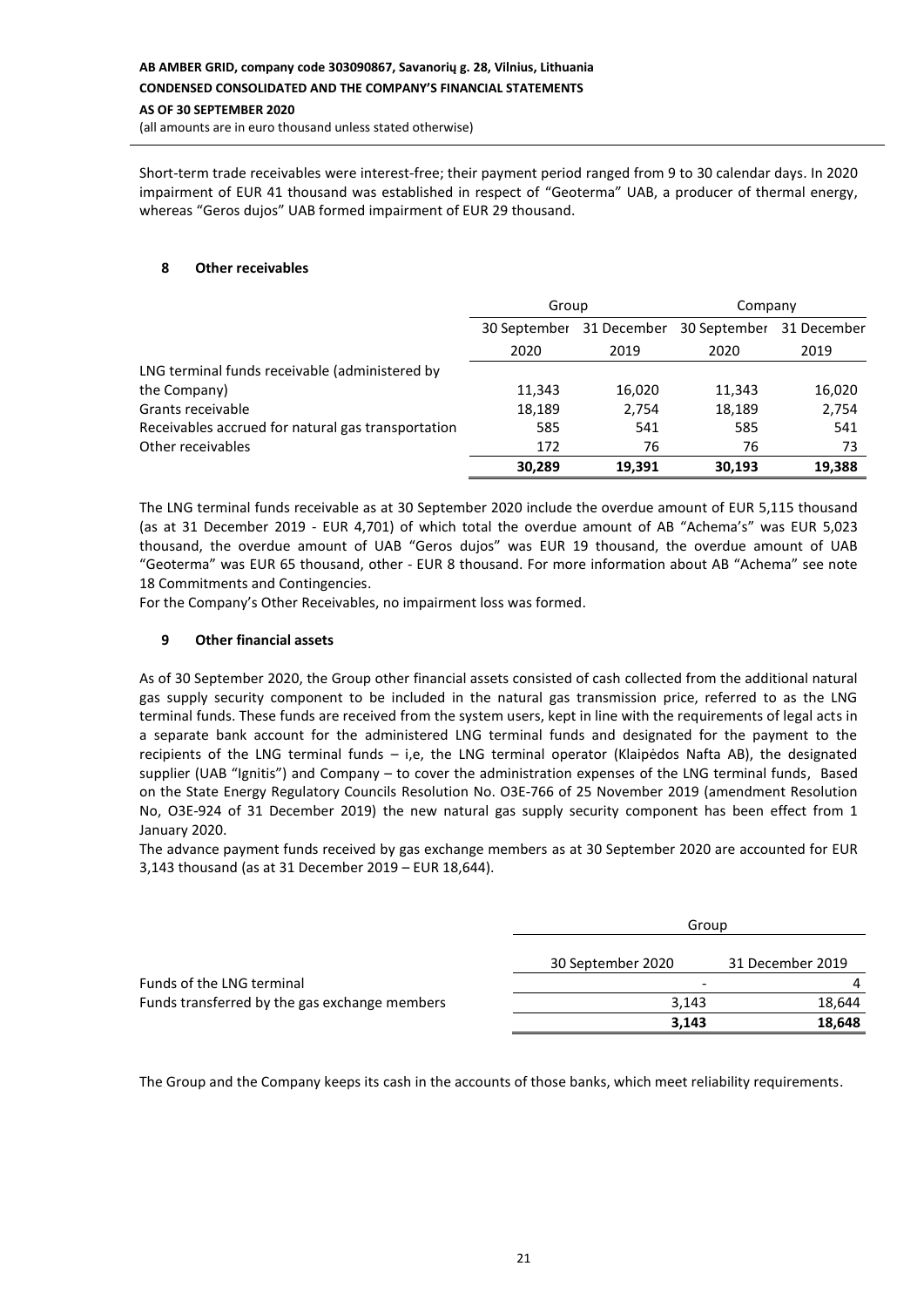#### **AS OF 30 SEPTEMBER 2020**

(all amounts are in euro thousand unless stated otherwise)

#### **10 Loans**

|                                                                                   | Group                |                     | Company              |                     |
|-----------------------------------------------------------------------------------|----------------------|---------------------|----------------------|---------------------|
|                                                                                   | 30 September<br>2020 | 31 December<br>2019 | 30 September<br>2020 | 31 December<br>2019 |
| Long-term loans                                                                   |                      |                     |                      |                     |
| Loans from credit institutions of Lithuania<br>Loans from international financial | 26,000               | 30,000              | 26,000               | 30,000              |
| institutions                                                                      | 64.565               | 21,739              | 64,565               | 21,739              |
| <b>Short-term loans</b>                                                           |                      |                     |                      |                     |
| Loans from credit institutions of Lithuania                                       |                      |                     |                      |                     |
| Short-term loan (EPSO-G UAB)                                                      | 4,993                | 6,452               | 4,993                | 6,272               |
| Current portion of long-term loans                                                | 6,174                | 13,618              | 6,174                | 13,618              |
|                                                                                   | 101,732              | 71,809              | 101,732              | 71.629              |

For the balancing of working capital on 27 February 2019 the Company and EPSO-G UAB entered into lending and borrowing via cash pool agreement, in which a maximum borrowing limit of EUR 15,000 thousand from EPSO-G UAB has been set. On 31 March 2020 an additional agreement was signed, which increased the maximum borrowing limit to 35,000 thousand euros and on 29 June 2020 according another supplementary agreement - to 40,000 thousand euros.

On 30 September 2020 AB Amber Grid signed up to 65 million euros long-term financing agreement with the European Investment Bank (EIB) for the construction of a gas pipeline connection between Poland and Lithuania in the territory of the Republic of Lithuania. On 30 September 2020 used part of loan amounted to 45,000 thousand.

The weighted average of the interest of the Group and Company loans as of 30 September was at 0,43 per cent 2020 (31 December 2019 was at 0,49 per cent).

## **11 Income tax**

In 2020, the standard corporate income tax rate applicable to the companies of the Republic of Lithuania was 15 per cent (in 2019: 15 per cent). The income tax expenses for the period comprise the current income tax and the deferred income tax.

In accordance with amendments to the Law on Corporate Income Tax, which provide for a possibility of taking advantage of the corporate income tax relief on investments in new technologies, as at 30 September 2020, the Company had calculated a corporate income tax relief amounting to EUR 4,243 thousand (as at 31 December 2019: EUR 218 thousand).

## **12 Trade payables**

|                                                 | Group                |                     | Company              |                     |
|-------------------------------------------------|----------------------|---------------------|----------------------|---------------------|
|                                                 | 30 September<br>2020 | 31 December<br>2019 | 30 September<br>2020 | 31 December<br>2019 |
| Payables to suppliers under investment          |                      |                     |                      |                     |
| programme (reconstruction and modernisation)    | 9,155                | 1,440               | 9,155                | 1,440               |
| Payables to suppliers of goods and providers of |                      |                     |                      |                     |
| services                                        | 1,059                | 1,280               | 1,039                | 1,195               |
| Payables to providers of repairs services under |                      |                     |                      |                     |
| non-current assets repairs programme            | 105                  | 396                 | 105                  | 396                 |
| Payables to suppliers of natural gas            | 1,784                | 3,851               | 277                  | 1,160               |
|                                                 | 12,103               | 6,967               | 10,576               | 4,191               |

Ensuring the implementation of the strategic project, construction works of the gas pipeline connection between Poland and Lithuania (see Note 4), obligations to suppliers (contractors) regarding the implementation of the project on 30 September 2020 were amounted to EUR 7.644 thousand.

As at 30 September 2020, the trade payables were interest-free and the payment terms of the largest share of them ranged from 30 to 60 days.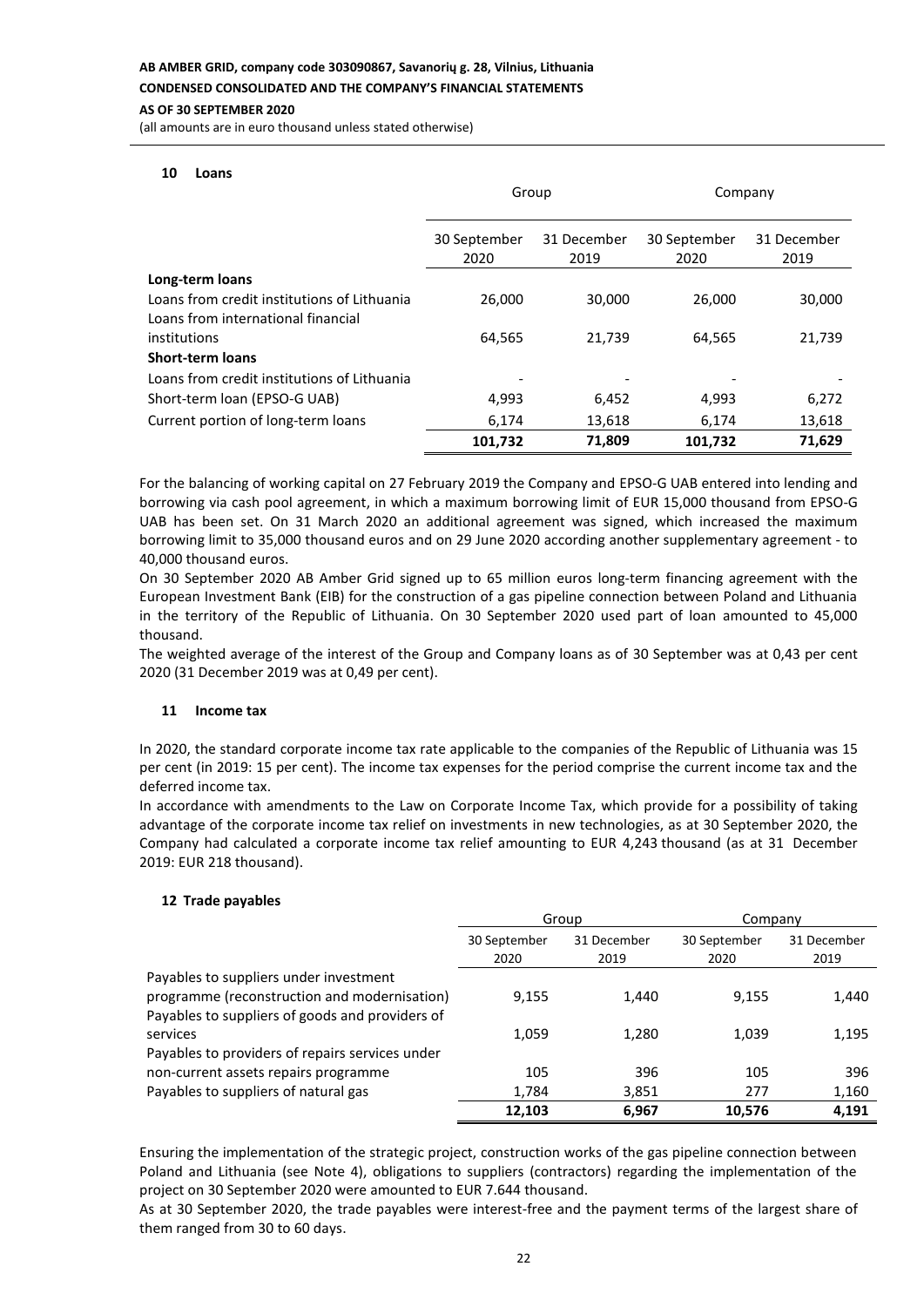#### **13 Received advanced payments**

Prepayments received by the Group on 30 September 2020 was in amount of EUR 2,708 thousand (as of 31 December 2019 EUR -17,103 thousand). Advance payments received by the Company are the payments received from the EU for investment projects, advance payments for the provision of transmission services and gas exchange members.

GET Baltic advance payments paid by the participants of Exchange are accounted for as prepayments received from the exchange participants and are used on the settlement date, unless a request is made from the participants not to use the advance paid for reduction of the amount due for gas and exchange services. An unused advance or part thereof remains with the other participant's settlements. If the participant does not use the advance for more than 1 year, it is returned back to him.

## **14 Other payables and current liabilities**

|                                             | Group                       |        | Company      |             |  |
|---------------------------------------------|-----------------------------|--------|--------------|-------------|--|
|                                             | 30 September<br>31 December |        | 30 September | 31 December |  |
|                                             | 2019                        | 2019   | 2020         | 2019        |  |
| Payable LNG terminal funds administrated by |                             |        |              |             |  |
| the Company                                 | 10,501                      | 13,562 | 10,501       | 13,562      |  |
| Accrued LNG terminal funds subject to       |                             |        |              |             |  |
| administration by the Company*              | 842                         | 2,461  | 842          | 2,461       |  |
| Real Estate Tax payable                     |                             | 432    |              | 432         |  |
| Value Added Tax (VAT) payable               | 363                         | 501    | 363          | 222         |  |
| Other payables                              | 415                         | 480    | 388          | 469         |  |
|                                             | 12.121                      | 17,436 | 12.094       | 17.146      |  |

\*Accrued LNG terminal funds subject to administration by the Company are accounted when natural gas transmission system users are issued VAT invoices. Accrued funds subject to administration by the Company are included into the account of LNG terminal funds payable when AB "Klaipėdos Nafta" and UAB "Ignitis" former UAB "Lietuvos energijos tiekimas" issue a VAT invoice to the Company in respect of the security-of-supply-related extra tariff component added to the regular natural gas tariff.

## **15 Earnings per share**

Basic earnings per share reflect the Group net profit divided by the weighted average number of shares. There are no diluting instruments, therefore basic and diluted earnings per share are equal. Calculations of the basic earnings per share are presented below:

|                                                                   | Group                |                      |  |  |
|-------------------------------------------------------------------|----------------------|----------------------|--|--|
|                                                                   | 30 September<br>2020 | 30 September<br>2019 |  |  |
| Net profit (loss) attributable to the shareholders (EUR thousand) | 13,460               | 7,759                |  |  |
| Weighted average number of shares (thousand)                      | 178,383              | 178,383              |  |  |
| Earnings per share (EUR)                                          | 0.08                 | 0,04                 |  |  |

## **16 Dividends**

The annual meeting of shareholders of the Company of 23 April 2019 approved the dividends for the year ended 31 December 2018; the dividends accounted for EUR 5,227 thousand or EUR 0,0293 per share. In view of the decision of the market regulator in 2019 to set a significantly lower allowable income level for the company for 2020 year due to exceeding the return on investment in previous years and at the same time increasing the need for investments in the construction of the GIPL gas pipeline with Poland, the shareholders' meeting on 20 April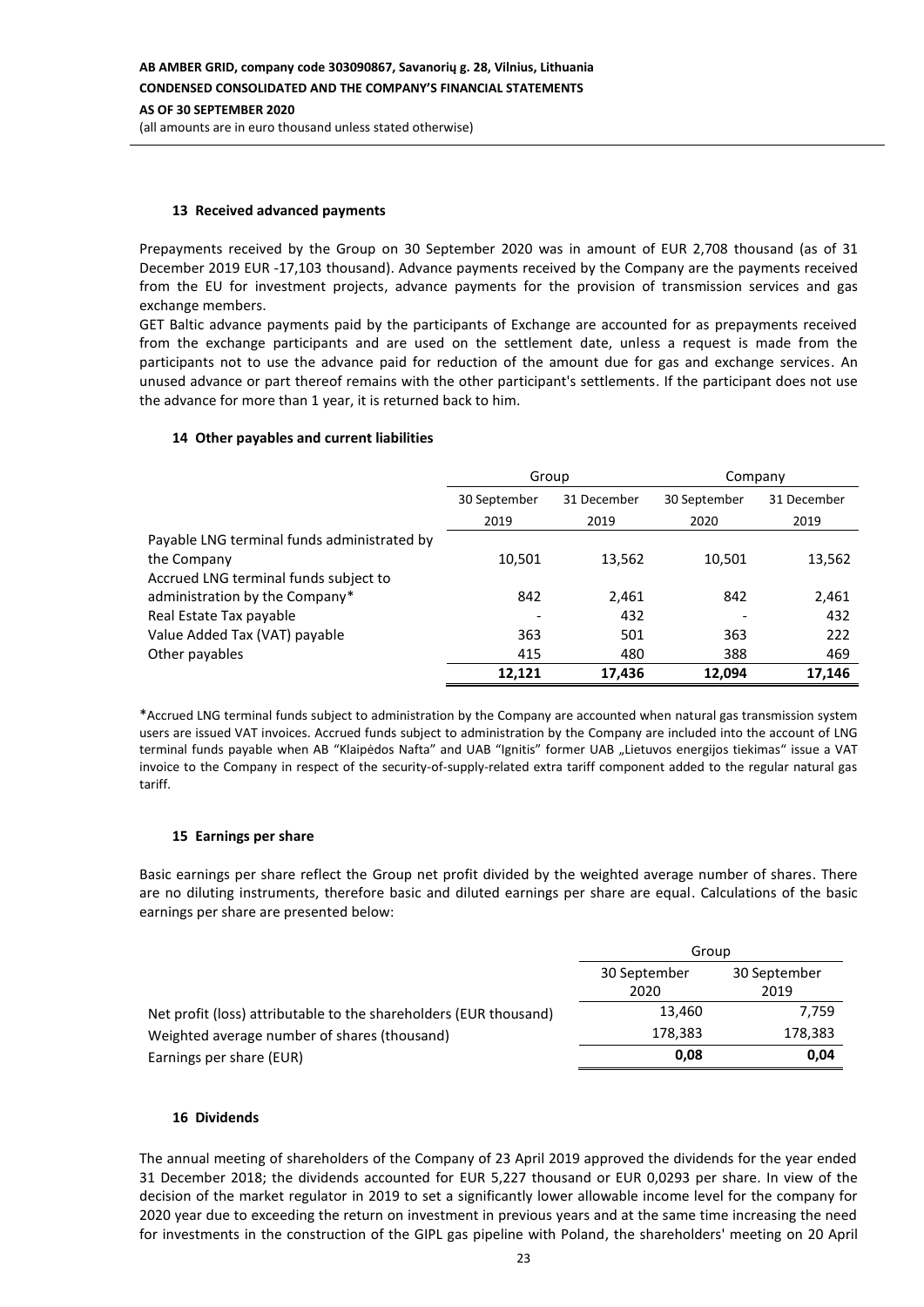# **AB AMBER GRID, company code 303090867, Savanorių g. 28, Vilnius, Lithuania CONDENSED CONSOLIDATED AND THE COMPANY'S FINANCIAL STATEMENTS AS OF 30 SEPTEMBER 2020**

(all amounts are in euro thousand unless stated otherwise)

2020 approved the proposal of the Board of Amber Grid to keep the earned profit in the company. During 2020 year dividends approved by shareholders in previous periods were paid.

# **17 Adjustments to comparative information**

#### *The impact of the application of IFRS 16 to land lease*

In 2019 Group applied the provisions of IFRS 16 to land lease, the impact of the application of the standard on comparative Group's financial results in the income statement for three months period ended on 30 September 2019 are presented below:

| <b>COSOLIDATED INCOME STATEMENT</b><br>In euro thousand | Group<br>for the three<br>months period<br>ended on<br>30 September<br>2019 (before<br>adjustment) | Impact of<br>adjustments | Group<br>for the three<br>months period<br>ended on<br>30 September<br>2019 (after<br>adjustment) |
|---------------------------------------------------------|----------------------------------------------------------------------------------------------------|--------------------------|---------------------------------------------------------------------------------------------------|
| Depreciation and amortization                           | (2, 566)                                                                                           | (4)                      | (2,570)                                                                                           |
| Taxes other than income tax                             | (461)                                                                                              | 12                       | (449)                                                                                             |
| <b>OPERATION PROFIT (LOSS)</b>                          | 3,277                                                                                              | 8                        | 3,285                                                                                             |
| <b>FINANCIAL ACTIVITY</b>                               | (80)                                                                                               | (5)                      | (85)                                                                                              |
| Income                                                  | 3                                                                                                  | $\overline{\phantom{a}}$ | 3                                                                                                 |
| Expense                                                 | (83)                                                                                               | (5)                      | (88)                                                                                              |
| <b>PROFIT BEFORE INCOME TAX</b>                         | 3,197                                                                                              | 3                        | 3,200                                                                                             |
| <b>NET PROFIT (LOSS)</b>                                | 2,713                                                                                              | 3                        | 2,716                                                                                             |

The impact on the Company's comparable results coincides with the impact on the Group's results.

The impact of the application of the standard on comparative Group's financial results in the income statement for nine months period ended on 30 September 2019 are presented below:

| <b>COSOLIDATED INCOME STATEMENT</b><br>In euro thousand | Group<br>for the nine<br>months period<br>ended on<br>30 September<br>2019 (before<br>adjustment) | Impact of<br>adjustments | Group<br>for the nine<br>months period<br>ended on<br>30 September<br>2019 (after<br>adjustment) |
|---------------------------------------------------------|---------------------------------------------------------------------------------------------------|--------------------------|--------------------------------------------------------------------------------------------------|
| Depreciation and amortization                           | (7, 581)                                                                                          | (10)                     | (7, 591)                                                                                         |
| Taxes other than income tax                             | (1, 374)                                                                                          | 18                       | (1,356)                                                                                          |
| <b>OPERATION PROFIT (LOSS)</b>                          | 9,587                                                                                             | 8                        | 9,595                                                                                            |
| <b>FINANCIAL ACTIVITY</b>                               | (263)                                                                                             | (14)                     | (277)                                                                                            |
| Income                                                  | 11                                                                                                | $\overline{\phantom{a}}$ | 11                                                                                               |
| Expense                                                 | (274)                                                                                             | (14)                     | (288)                                                                                            |
| PROFIT BEFORE INCOME TAX                                | 9,324                                                                                             | (6)                      | 9,318                                                                                            |
| <b>NET PROFIT (LOSS)</b>                                | 7,765                                                                                             | (6)                      | 7,759                                                                                            |

The impact on the Company's comparable results coincides with the impact on the Group's results.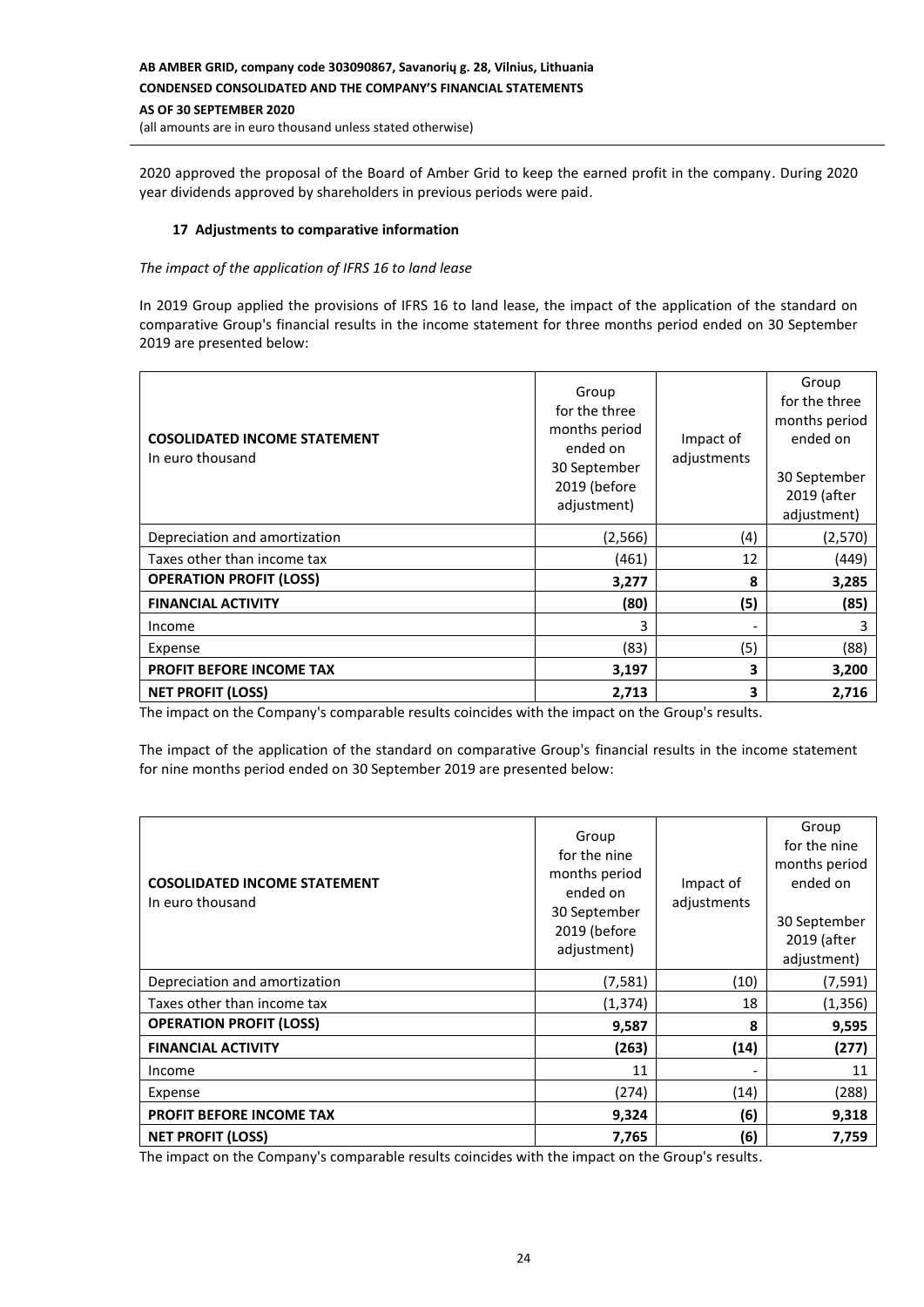## **18 Commitments and contingencies**

#### **Litigations**

Currently, the Company has initiated two civil cases on the adjudication of the additional component, regarding the security of natural gas supply, to the natural gas transmission price (hereinafter - LNG terminal funds) from Achema AB. The Company acts solely as a LNG terminal funds administrator and transfers LNG terminal funds to its recipients only after collecting them from buyers, so there is no credit risk arising from the disputed amounts.

In addition, the courts are considering a case regarding the legality of the decisions of the Company's Procurement Commission in the procurement of the GIPL project (procurement No, 381642). On 21 May 2020, the Lithuanian Court of Appeal issued a ruling by which the decision of the Vilnius Regional Court of 29 February 2020 was left unchanged (the purchase results remained unchanged). Currently, the plaintiff in the case has filed a cassation appeal, which is accepted and will be considered in the Supreme Court of Lithuania.

#### **19 Related party transactions**

As at 30 September 2020 and 31 December 2019, the parent company was EPSO-G UAB. The parent country of the latter company was the Republic of Lithuania, represented by the Ministry of Energy of the Republic of Lithuania. For the purposes of related-party disclosures, the Republic of Lithuania does not include central or local authorities. Disclosures include transactions and balances with EPSO-G Group companies, subsidiaries, all statecontrolled companies or those under significant influence (transactions with such entities are disclosed separately only if the amount of transactions exceeds EUR 100,000 in a calendar year) and management, and close family members. A list of publicly-controlled entities or those under significant influence that are subject to disclosure is provided here:<https://vkc.sipa.lt/apie-imones/vvi-sarasas/>

The Company's/Group's related parties as at 30 September 2020 and 31 December 2019 were as follows:

- EPSO-G (the parent company), 100% of EPSO-G share capital is owned by the Ministry of Energy of the Republic of Lithuania;
- Epso-G UAB Group companies:
	- Litgrid AB (common shareholders);
	- Tetas UAB (common shareholders);
	- Baltpool UAB (common shareholders),
	- The subsidiary of the Company GET Baltic UAB;
	- Ignitis grupė UAB companies:
	- Energijos skirstymo operatorius AB;
	- Ignitis UAB;
	- Ignitis gamyba AB;
	- Energetikos paslaugų ir rangos organizacija UAB
	- Other state-controlled companies:
	- Klaipėdos nafta AB;
	- State Enterprise Ignalina Nuclear Power Plant;
	- State Enterprise Geoterma
	- Other state-controlled companies or those under significant influence,
- Management.

The tables below show the Group's and the Company's receivables and payables from related parties as at 30 September 2020 and 31 December 2019. Transactions with related parties are disclosed for the nine-month period ended 31 December 2020 and 30 September 2019: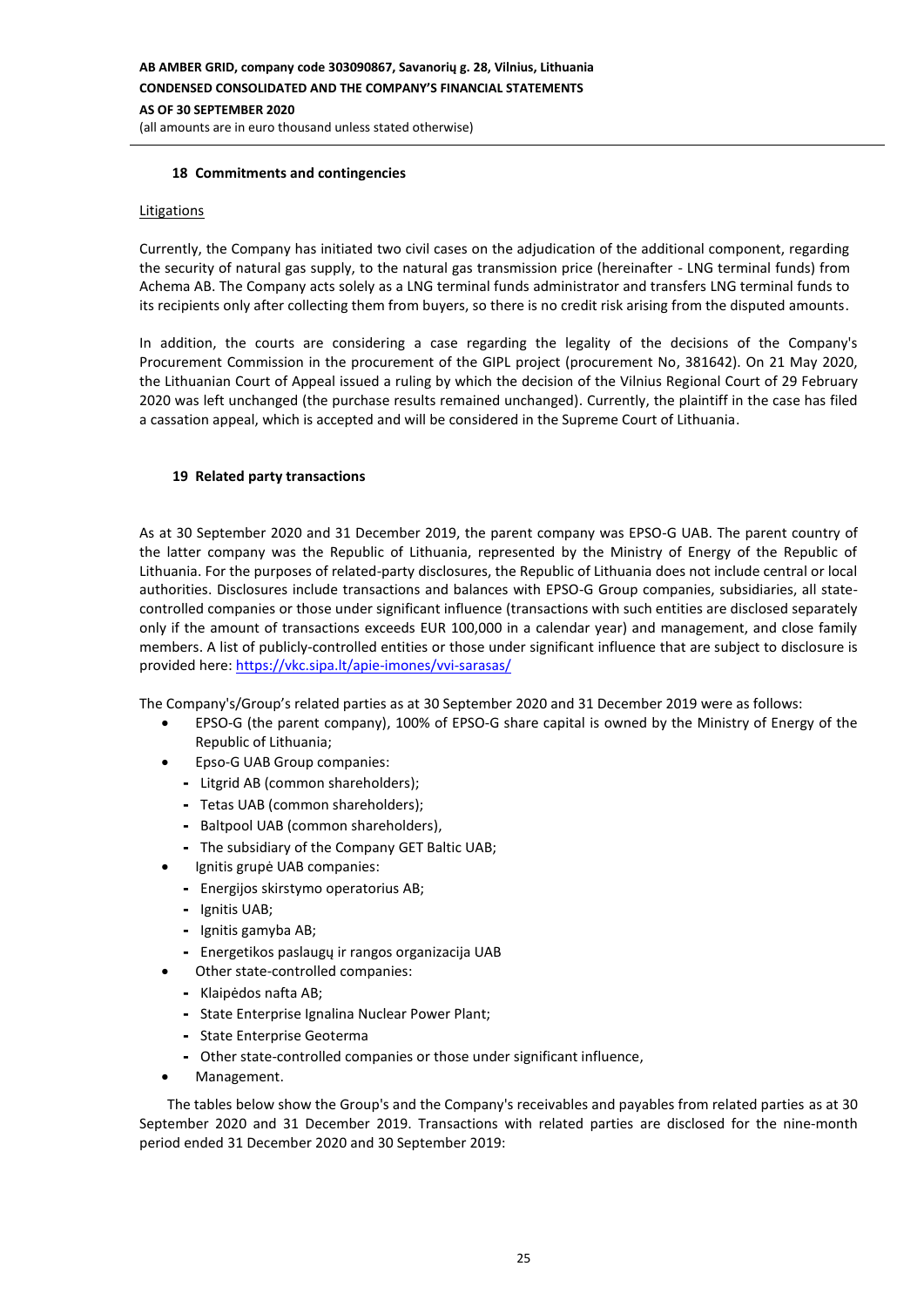# **AB AMBER GRID, company code 303090867, Savanorių g. 28, Vilnius, Lithuania**

# **CONDENSED CONSOLIDATED AND THE COMPANY'S FINANCIAL STATEMENTS**

# **AS OF 30 SEPTEMBER 2020**

(all amounts are in euro thousand unless stated otherwise)

|                                      | Group               |              |                               |                  |                            |                                     |
|--------------------------------------|---------------------|--------------|-------------------------------|------------------|----------------------------|-------------------------------------|
| For the year 2020                    | <b>Acquisitions</b> | <b>Sales</b> | <b>Accounts</b><br>receivable | Loans<br>granted | <b>Accounts</b><br>payable | Costs of<br>financial<br>operations |
| UAB "EPSO - G"                       | 98                  |              |                               | 4,993            | 20                         | 52                                  |
| UAB "TETAS"                          |                     |              |                               |                  |                            |                                     |
| AB "Ignitis gamyba"                  | $2^{2}$             | $27,182^{2}$ | $2,181^{2}$                   |                  | 450                        |                                     |
| AB "Energijos skirstymo operatorius" | 140                 | 350          | 47                            |                  | 16                         |                                     |
| UAB "Ignitis"                        | $38,705^{2}$        | $24,100^{2}$ | $2,354^{2}$                   |                  | $3,572^{2}$                |                                     |
| UAB "Transporto valdymas"            | 258                 |              |                               |                  | 45                         |                                     |
| AB "Klaipėdos nafta"                 | $26,978^{2}$        |              |                               |                  | $7144^{2}$                 |                                     |
| VJ Ignalinos atominė                 |                     | $120^{2}$    | $19^{2}$                      |                  |                            |                                     |
| VJ "Geoterma"                        |                     |              | 110                           |                  |                            |                                     |
| Other state-owned companies          | 56                  |              |                               |                  | 11                         |                                     |
|                                      | 66,238              | 51,752       | 4,711                         | 4,993            | 11,259                     | 52                                  |

| For the year 2019                    | <b>Acquisitions</b>  | <b>Sales</b> | <b>Accounts</b><br>receivable | Loans<br>granted | <b>Accounts</b><br>payable | Costs of<br>financial<br>operations |
|--------------------------------------|----------------------|--------------|-------------------------------|------------------|----------------------------|-------------------------------------|
| UAB "EPSO - G"                       | 56                   |              |                               | 6,452            | 21                         | 4                                   |
| UAB "TETAS"                          |                      |              |                               |                  |                            |                                     |
| AB "Ignitis gamyba"                  | 8                    | $16,246^{2}$ | $2,037^{2}$                   |                  | $12,242^2$                 |                                     |
| AB "Energijos skirstymo operatorius" | 132                  | 717          | 84                            |                  |                            | $\overline{\phantom{a}}$            |
| UAB "Ignitis"                        | 44,249 <sup>2)</sup> | $31,215^{2}$ | $4,191^{2}$                   |                  | $4,937^{2}$                |                                     |
| AB "Klaipėdos nafta"                 | $50,964^{2}$         |              |                               |                  | $10,156^{2}$               |                                     |
| VĮ Ignalinos atominė                 |                      | 180          | $29^{2}$                      |                  |                            |                                     |
| VJ "Geoterma"                        |                      |              | 110                           |                  |                            |                                     |
| Other state-owned companies          |                      |              |                               |                  | 8                          |                                     |
|                                      | 95,410               | 48,360       | 6.451                         | 6,452            | 27.366                     | 4                                   |

|                                      | Company             |              |                               |                  |                            |                                     |
|--------------------------------------|---------------------|--------------|-------------------------------|------------------|----------------------------|-------------------------------------|
| For the year 2020                    | <b>Acquisitions</b> | <b>Sales</b> | <b>Accounts</b><br>receivable | Loans<br>granted | <b>Accounts</b><br>payable | Costs of<br>financial<br>operations |
| <b>UAB GET Baltic</b>                | $2,857^{1}$         | $46^{1}$     | $2^{1}$                       |                  | $184^{1}$                  |                                     |
| UAB "EPSO - G"                       | 98                  |              |                               | 4,993            | 20                         | 51                                  |
| UAB "TETAS"                          |                     |              |                               |                  | 1                          |                                     |
| AB "Ignitis gamyba"                  | $\overline{2}$      | $14,107^{2}$ | $2,066^{2}$                   |                  |                            |                                     |
| AB "Energijos skirstymo operatorius" | 140                 | 350          | 47                            |                  | 16                         |                                     |
| UAB "Ignitis"                        | $21,891^{2}$        | $20,101^{2}$ | $2,353^{2}$                   |                  | $3,451^{2}$                |                                     |
| UAB "Transporto valdymas"            | 254                 |              |                               |                  | 44                         |                                     |
| AB "Klaipėdos nafta"                 | $26,978^{2}$        |              |                               |                  | $7,144^{2}$                |                                     |
| VJ Ignalinos atominė                 |                     | $120^{2}$    | $19^{2}$                      |                  |                            |                                     |
| VI "Geoterma"                        |                     |              | 110                           |                  |                            |                                     |
| Other state-owned companies          | 56                  |              |                               |                  | 11                         |                                     |
|                                      | 52,277              | 34,724       | 4,597                         | 4,993            | 10,871                     | 51                                  |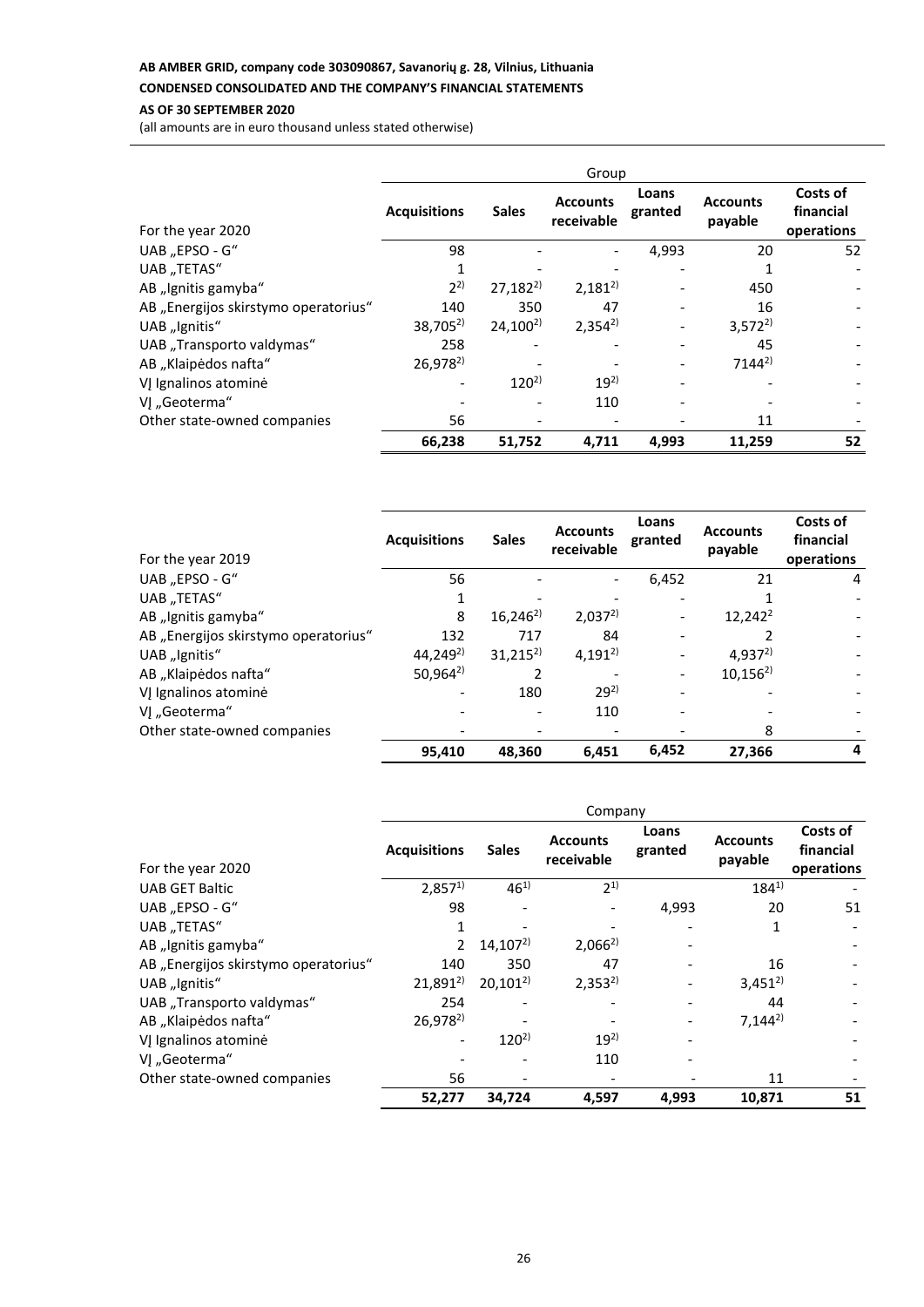#### **AB AMBER GRID, company code 303090867, Savanorių g. 28, Vilnius, Lithuania**

**CONDENSED CONSOLIDATED AND THE COMPANY'S FINANCIAL STATEMENTS**

#### **AS OF 30 SEPTEMBER 2020**

(all amounts are in euro thousand unless stated otherwise)

| For the year 2019                    | <b>Acquisitions</b> | <b>Sales</b>         | <b>Accounts</b><br>receivable | Loans<br>granted | <b>Accounts</b><br>payable | Costs of<br>financial<br>operations |
|--------------------------------------|---------------------|----------------------|-------------------------------|------------------|----------------------------|-------------------------------------|
| <b>UAB GET Baltic</b>                | $5,148^{1}$         | $66^{1}$             | $16^{1}$                      |                  | $354^{1}$                  |                                     |
| UAB "EPSO - G"                       | 56                  |                      |                               | 6,272            | 21                         | 4                                   |
| UAB "TETAS"                          |                     |                      |                               |                  |                            |                                     |
| AB "Ignitis gamyba"                  | 8                   | 14,948 <sup>2)</sup> | $2,037^{2}$                   |                  |                            |                                     |
| AB "Energijos skirstymo operatorius" | 132                 | 717                  | 84                            |                  |                            |                                     |
| UAB "Ignitis"                        | $23,247^2$          | $30,952^{2}$         | $4,190^{2}$                   |                  | $4,184^{2}$                |                                     |
| AB "Klaipėdos nafta"                 | $50,964^{2}$        |                      |                               |                  | $10,156^{2}$               |                                     |
| VJ Ignalinos atominė                 |                     | 180                  | $29^{2}$                      |                  |                            |                                     |
| VI "Geoterma"                        |                     |                      | $110^{2}$                     |                  |                            |                                     |
| Other state-owned companies          |                     |                      |                               |                  |                            |                                     |
|                                      | 79,556              | 46.863               | 6,466                         | 6,272            | 14.725                     | 4                                   |

1) The Company is a participant of the Natural Gas Exchange operated by Get Baltic UAB and has a participation agreement. The agreement is on standard terms and the under the same terms and conditions as with the other participants. The amount represents the purchases and sales made through this Exchange.

2) LNG terminal funds included.

There have been none guaranties received to the revenue obtained and payable by the related parties. On 30 September 2020 the Company and Group did not form and accounted the depreciation of value to the revenue received from the related parties.

#### **Benefits to the Management**

|                                   | Group |                              | Company |           |  |    |  |    |
|-----------------------------------|-------|------------------------------|---------|-----------|--|----|--|----|
|                                   | 30    | 30<br>September<br>September |         |           |  | 30 |  | 30 |
|                                   |       |                              |         | September |  |    |  |    |
|                                   | 2020  | 2019                         | 2020    | 2019      |  |    |  |    |
|                                   |       |                              |         |           |  |    |  |    |
| Earnings-related benefits         | 393   | 427                          | 342     | 384       |  |    |  |    |
| <b>Benefits for Board Members</b> | 28    | 16                           | 28      | 16        |  |    |  |    |
|                                   | 421   | 443                          | 370     | 400       |  |    |  |    |

The management of the Group and the Company includes the CEO and the Directors of Technical, Legal and Administrative, Commercial and Finance. No loans, guarantees or assets have been granted to the management of the Group and the Company.

## **20 Assessment of the impact of COVID-19 on demand and results, significant increase in credit risk, expected credit losses**

Preparing the interim condensed financial statements for the period ended on 30 September 2020, the estimates and assumptions of the Company's management regarding the impact of COVID-19 have not changed compared to the estimates presented in the financial statements of the previous periods.

The Company's management, assessing the possible impact of the main COVID-19 factors on the Company's strategic objectives, cash flows, financial results, did not identify any threats to the Company's business continuity.

Due to the spread threat of the new coronavirus (COVID-19), business continuity and preventive measures have been reviewed and implemented by the Group and the Company: responsible personnel for monitoring the situation and providing information to the Company's management has been appointed; units and personnel performing critical functions and administering the key systems have been identified; additional organizational measures at system control centers are being applied; technical and replacement measures in case of the virus spread have been planned, The company is constantly reviews the emergency management plan, prepares for additional continuity of critical activities.